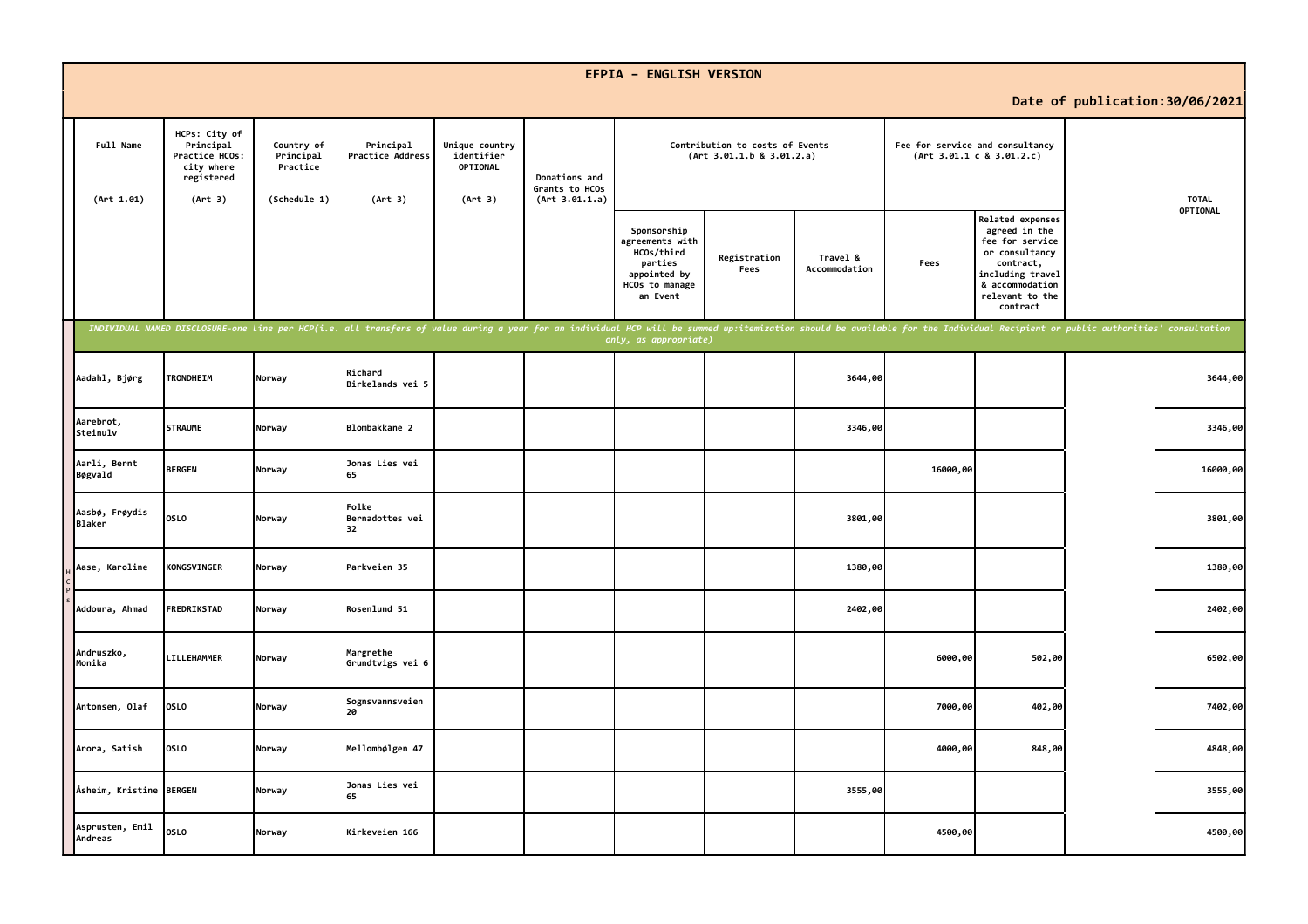| Full Name<br>(Art 1.01)              | HCPs: City of<br>Principal<br>Practice HCOs:<br>city where<br>registered<br>(Art 3) | Country of<br>Principal<br>Practice<br>(Schedule 1) | Principal<br>Practice Address<br>(Art 3)                                                                                                                                                                                       | Unique country<br>identifier<br>OPTIONAL<br>(Art 3) | Donations and<br>Grants to HCOs<br>(Art 3.01.1.a) |                                                                                                       | Contribution to costs of Events<br>(Art 3.01.1.b 8 3.01.2.a) |                           | Fee for service and consultancy | (Art 3.01.1 c 8 3.01.2.c)                                                                                                                                 | <b>TOTAL</b> |
|--------------------------------------|-------------------------------------------------------------------------------------|-----------------------------------------------------|--------------------------------------------------------------------------------------------------------------------------------------------------------------------------------------------------------------------------------|-----------------------------------------------------|---------------------------------------------------|-------------------------------------------------------------------------------------------------------|--------------------------------------------------------------|---------------------------|---------------------------------|-----------------------------------------------------------------------------------------------------------------------------------------------------------|--------------|
|                                      |                                                                                     |                                                     |                                                                                                                                                                                                                                |                                                     |                                                   | Sponsorship<br>agreements with<br>HCOs/third<br>parties<br>appointed by<br>HCOs to manage<br>an Event | Registration<br>Fees                                         | Travel &<br>Accommodation | Fees                            | Related expenses<br>agreed in the<br>fee for service<br>or consultancy<br>contract,<br>including travel<br>& accommodation<br>relevant to the<br>contract | OPTIONAL     |
|                                      |                                                                                     |                                                     | INDIVIDUAL NAMED DISCLOSURE-one line per HCP(i.e. all transfers of value during a year for an individual HCP will be summed up:itemization should be available for the Individual Recipient or public authorities' consultatio |                                                     |                                                   | only, as appropriate)                                                                                 |                                                              |                           |                                 |                                                                                                                                                           |              |
| Avdovic, Damir                       | <b>KRISTIANSAND S</b>                                                               | Norway                                              | Vestre<br>Strandgate 32                                                                                                                                                                                                        |                                                     |                                                   |                                                                                                       |                                                              | 5389,90                   |                                 |                                                                                                                                                           | 5389,90      |
| Bakke, Per<br>Sigvald                | <b>BERGEN</b>                                                                       | Norway                                              | Jonas Lies vei                                                                                                                                                                                                                 |                                                     |                                                   |                                                                                                       |                                                              |                           | 5000,00                         |                                                                                                                                                           | 5000,00      |
| Berg, Gerd<br>Opheim                 | ÅL                                                                                  | Norway                                              | Helsetunvegen 15                                                                                                                                                                                                               |                                                     |                                                   |                                                                                                       |                                                              | 1415,00                   |                                 |                                                                                                                                                           | 1415,00      |
| Berg, Thomas                         | <b>TROMSØ</b>                                                                       | Norway                                              | Hansine Hansens<br>veg 67                                                                                                                                                                                                      |                                                     |                                                   |                                                                                                       |                                                              |                           | 8000,00                         |                                                                                                                                                           | 8000,00      |
| Berge, Christ                        | <b>BERGEN</b>                                                                       | Norway                                              | Jonas Lies vei<br>65                                                                                                                                                                                                           |                                                     |                                                   |                                                                                                       |                                                              |                           | 4500,00                         |                                                                                                                                                           | 4500,00      |
| Bjørk, Marte<br>Helene               | <b>BERGEN</b>                                                                       | Norway                                              | Jonas Lies vei<br>65                                                                                                                                                                                                           |                                                     |                                                   |                                                                                                       |                                                              |                           | 8000,00                         |                                                                                                                                                           | 8000,00      |
| Bjørnå, Ingrid<br>Kristine           | <b>DRAMMEN</b>                                                                      | Norway                                              | Dronninggt. 28                                                                                                                                                                                                                 |                                                     |                                                   |                                                                                                       |                                                              |                           | 8000,00                         | 617,20                                                                                                                                                    | 8617,20      |
| Bjørnestad,<br>Anabella<br>Arosemena | RÅDAL                                                                               | Norway                                              | Laguneveien 9                                                                                                                                                                                                                  |                                                     |                                                   |                                                                                                       |                                                              | 3555,00                   |                                 |                                                                                                                                                           | 3555,00      |
| Blindheim<br>Ådland, Sonja<br>Elin   | Sandsli                                                                             | Norway                                              | Sandsliåsen 58a                                                                                                                                                                                                                |                                                     |                                                   |                                                                                                       |                                                              |                           | 4020,00                         |                                                                                                                                                           | 4020,00      |
| Bogale, Nigussie STAVANGER           |                                                                                     | Norway                                              | Gerd-Ragna Bloch<br>Thorsens gate 8                                                                                                                                                                                            |                                                     |                                                   |                                                                                                       |                                                              |                           | 4500,00                         |                                                                                                                                                           | 4500,00      |
| Bondevik, Bjørn<br>Eriksen           | <b>OSLO</b>                                                                         | Norway                                              | Holmlia senter<br>vei 1 B                                                                                                                                                                                                      |                                                     |                                                   |                                                                                                       |                                                              | 1380,00                   |                                 |                                                                                                                                                           | 1380,00      |
| Borge, Roger                         | <b>KOKSTAD</b>                                                                      | Norway                                              | Kokstadflaten 4                                                                                                                                                                                                                |                                                     |                                                   |                                                                                                       |                                                              | 1415,00                   |                                 |                                                                                                                                                           | 1415,00      |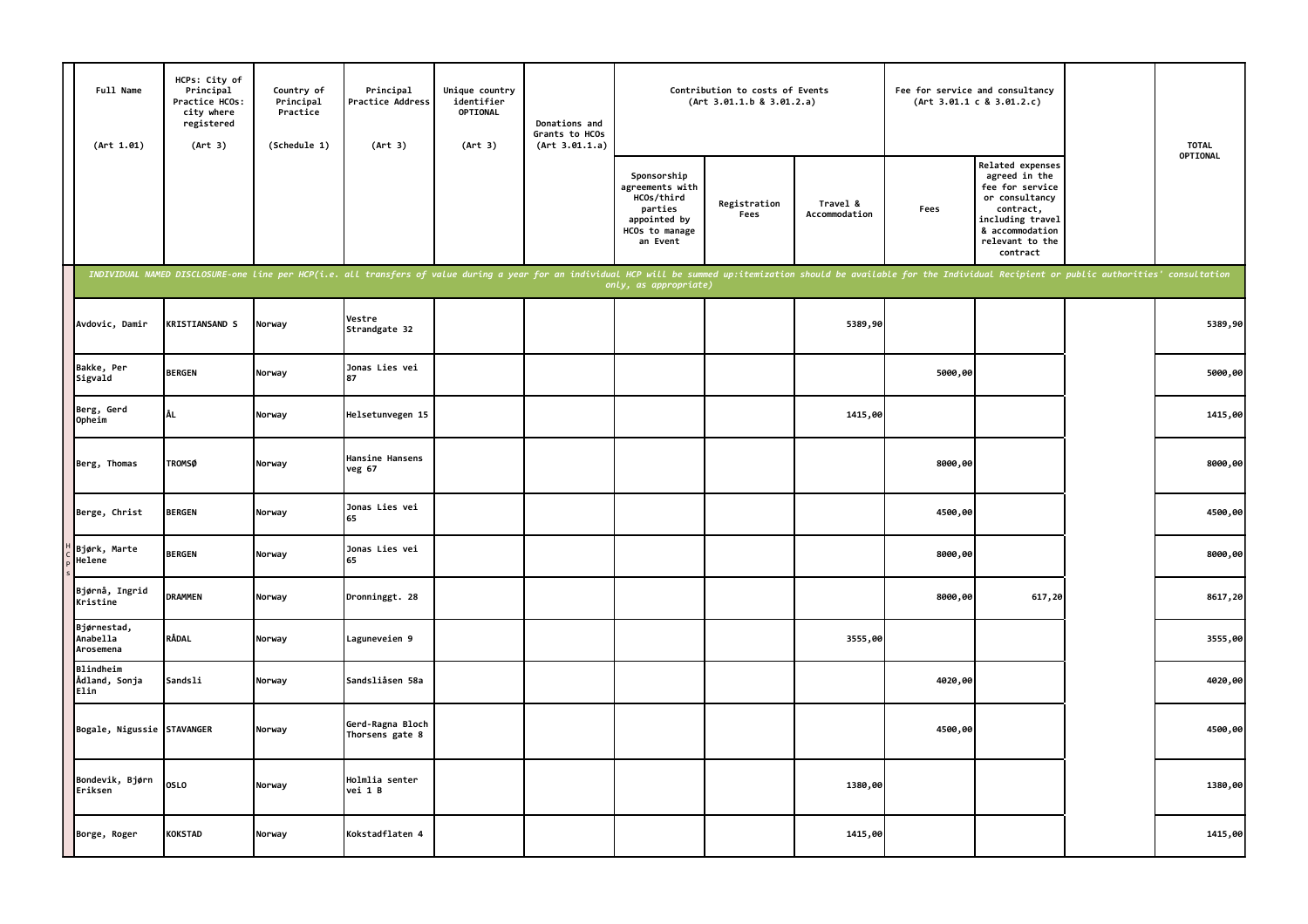| Full Name<br>(Art 1.01)        | HCPs: City of<br>Principal<br>Practice HCOs:<br>city where<br>registered<br>(Art 3) | Country of<br>Principal<br>Practice<br>(Schedule 1) | Principal<br>Practice Address<br>(Art 3)                                                                                                                                                                                       | Unique country<br>identifier<br>OPTIONAL<br>(Art 3) | Donations and<br>Grants to HCOs<br>(Art 3.01.1.a) |                                                                                                       | Contribution to costs of Events<br>(Art 3.01.1.b 8 3.01.2.a) |                           | Fee for service and consultancy | (Art 3.01.1 c 8 3.01.2.c)                                                                                                                                        | <b>TOTAL</b> |
|--------------------------------|-------------------------------------------------------------------------------------|-----------------------------------------------------|--------------------------------------------------------------------------------------------------------------------------------------------------------------------------------------------------------------------------------|-----------------------------------------------------|---------------------------------------------------|-------------------------------------------------------------------------------------------------------|--------------------------------------------------------------|---------------------------|---------------------------------|------------------------------------------------------------------------------------------------------------------------------------------------------------------|--------------|
|                                |                                                                                     |                                                     |                                                                                                                                                                                                                                |                                                     |                                                   | Sponsorship<br>agreements with<br>HCOs/third<br>parties<br>appointed by<br>HCOs to manage<br>an Event | Registration<br>Fees                                         | Travel &<br>Accommodation | Fees                            | <b>Related expenses</b><br>agreed in the<br>fee for service<br>or consultancy<br>contract,<br>including travel<br>& accommodation<br>relevant to the<br>contract | OPTIONAL     |
|                                |                                                                                     |                                                     | INDIVIDUAL NAMED DISCLOSURE-one line per HCP(i.e. all transfers of value during a year for an individual HCP will be summed up:itemization should be available for the Individual Recipient or public authorities' consultatio |                                                     |                                                   | only, as appropriate)                                                                                 |                                                              |                           |                                 |                                                                                                                                                                  |              |
| Bragnes, Yngvill<br>Hovde      | <b>DRAMMEN</b>                                                                      | Norway                                              | Dronninggt. 28                                                                                                                                                                                                                 |                                                     |                                                   |                                                                                                       |                                                              |                           | 7000,00                         |                                                                                                                                                                  | 7000,00      |
| Brunsvig, Paal<br>Fredrik      | <b>OSLO</b>                                                                         | Norway                                              | Ullernchausseen<br>70                                                                                                                                                                                                          |                                                     |                                                   |                                                                                                       |                                                              | 392,00                    |                                 |                                                                                                                                                                  | 392,00       |
| Büchner, Jochen                | <b>OSLO</b>                                                                         | Norway                                              | Sognsvannsveien<br>20                                                                                                                                                                                                          |                                                     |                                                   |                                                                                                       |                                                              | 337,00                    | 136130,04                       |                                                                                                                                                                  | 136467,04    |
| Buinauskaite,<br>Evelina       | <b>OSLO</b>                                                                         | Norway                                              | Sognsvannsveien<br>20                                                                                                                                                                                                          |                                                     |                                                   |                                                                                                       |                                                              | 1380,00                   | 7000,00                         |                                                                                                                                                                  | 8380,00      |
| Celius,<br>Elisabeth G.        | <b>OSLO</b>                                                                         | Norway                                              | Kirkeveien 166                                                                                                                                                                                                                 |                                                     |                                                   |                                                                                                       |                                                              |                           | 18000,00                        | 396,00                                                                                                                                                           | 18396,00     |
| Christiansen,<br>Inger Johanne | <b>KRISTIANSAND S</b>                                                               | Norway                                              | Stadionveien 21                                                                                                                                                                                                                |                                                     |                                                   |                                                                                                       |                                                              | 5913,00                   |                                 |                                                                                                                                                                  | 5913,00      |
| Daaland, Gunn<br>Marit         | <b>KRISTIANSAND S</b>                                                               | Norway                                              | Stadionveien 21                                                                                                                                                                                                                |                                                     |                                                   |                                                                                                       |                                                              | 4111,00                   |                                 |                                                                                                                                                                  | 4111,00      |
| Dagfinrud, Hanne<br>Solveig    | OSLO                                                                                | Norway                                              | Diakonveien 12                                                                                                                                                                                                                 |                                                     |                                                   |                                                                                                       |                                                              |                           | 18000,00                        |                                                                                                                                                                  | 18000,00     |
| Dahm, Anders                   | <b>NORDBYHAGEN</b>                                                                  | Norway                                              | Sykehusveien 25                                                                                                                                                                                                                |                                                     |                                                   |                                                                                                       |                                                              |                           | 10000,00                        |                                                                                                                                                                  | 10000,00     |
| Dalima, Antony<br>Dalles       | <b>OSLO</b>                                                                         | Norway                                              | NO-Ukjent<br>postadresse                                                                                                                                                                                                       |                                                     |                                                   |                                                                                                       |                                                              |                           | 8000,00                         |                                                                                                                                                                  | 8000,00      |
| Danielsen, Helge<br>Erik       | voss                                                                                | Norway                                              | Skulegata 11 A                                                                                                                                                                                                                 |                                                     |                                                   |                                                                                                       |                                                              | 4826,00                   |                                 |                                                                                                                                                                  | 4826,00      |
| Danielsen,<br>Kjersti          | <b>TROMSØ</b>                                                                       | Norway                                              | Karlsøyvegen 12                                                                                                                                                                                                                |                                                     |                                                   |                                                                                                       |                                                              |                           | 4000,00                         |                                                                                                                                                                  | 4000,00      |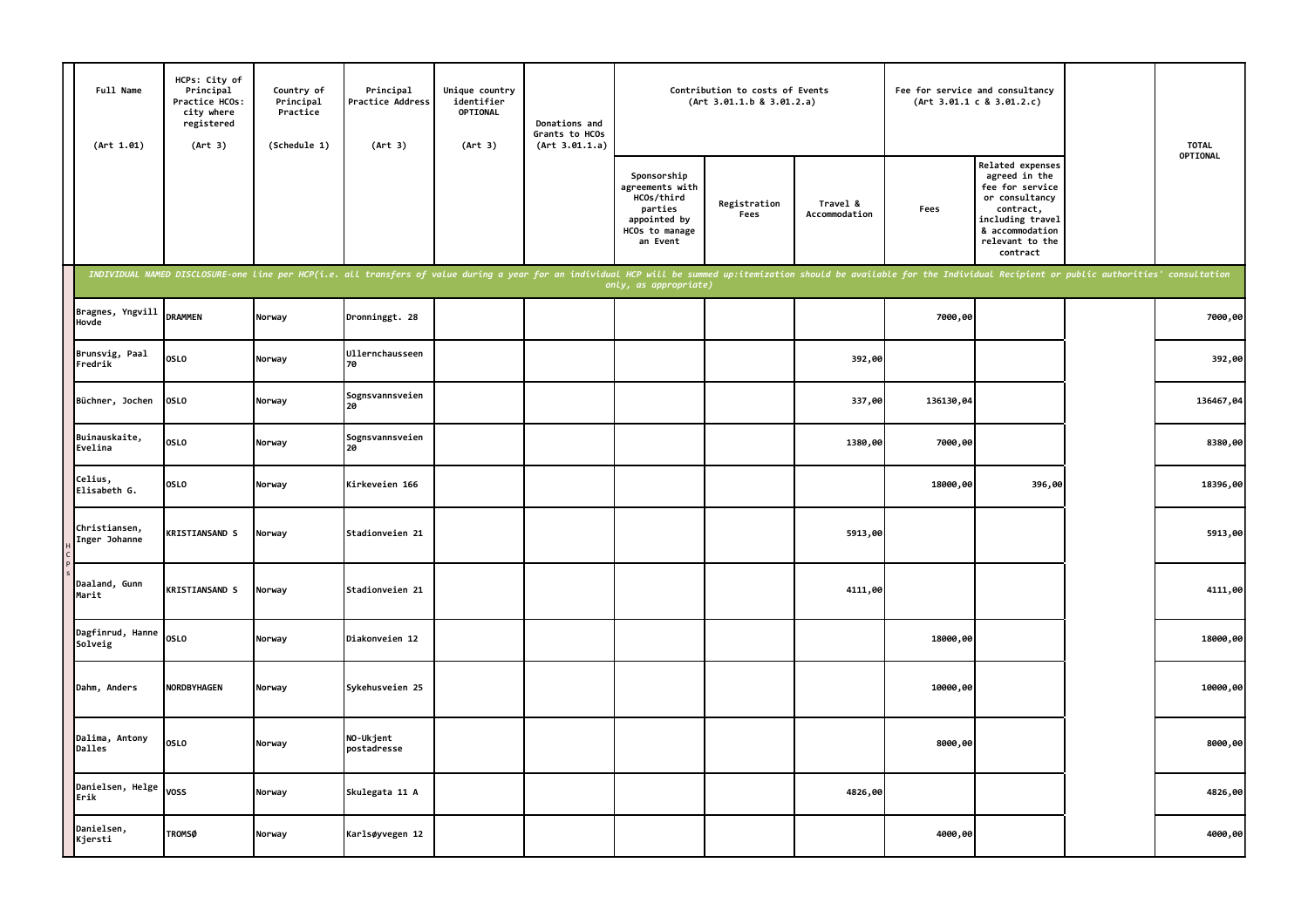|               | Full Name<br>(Art 1.01)       | HCPs: City of<br>Principal<br>Practice HCOs:<br>city where<br>registered<br>(Art 3) | Country of<br>Principal<br>Practice<br>(Schedule 1) | Principal<br>Practice Address<br>(Art 3)                                                                                                                                                                                       | Unique country<br>identifier<br>OPTIONAL<br>(Art 3) | Donations and<br>Grants to HCOs<br>(Art 3.01.1.a) |                                                                                                       | Contribution to costs of Events<br>(Art 3.01.1.b 8 3.01.2.a) |                           |          | Fee for service and consultancy<br>(Art 3.01.1 c 8 3.01.2.c)                                                                                              | <b>TOTAL</b> |
|---------------|-------------------------------|-------------------------------------------------------------------------------------|-----------------------------------------------------|--------------------------------------------------------------------------------------------------------------------------------------------------------------------------------------------------------------------------------|-----------------------------------------------------|---------------------------------------------------|-------------------------------------------------------------------------------------------------------|--------------------------------------------------------------|---------------------------|----------|-----------------------------------------------------------------------------------------------------------------------------------------------------------|--------------|
|               |                               |                                                                                     |                                                     |                                                                                                                                                                                                                                |                                                     |                                                   | Sponsorship<br>agreements with<br>HCOs/third<br>parties<br>appointed by<br>HCOs to manage<br>an Event | Registration<br>Fees                                         | Travel &<br>Accommodation | Fees     | Related expenses<br>agreed in the<br>fee for service<br>or consultancy<br>contract,<br>including travel<br>& accommodation<br>relevant to the<br>contract | OPTIONAL     |
|               |                               |                                                                                     |                                                     | INDIVIDUAL NAMED DISCLOSURE-one line per HCP(i.e. all transfers of value during a year for an individual HCP will be summed up:itemization should be available for the Individual Recipient or public authorities' consultatio |                                                     |                                                   | only, as appropriate)                                                                                 |                                                              |                           |          |                                                                                                                                                           |              |
|               | Deressa, Evita                | ÅLGÅRD                                                                              | Norway                                              | Ålgårdsheiå 10                                                                                                                                                                                                                 |                                                     |                                                   |                                                                                                       |                                                              | 3956,00                   |          |                                                                                                                                                           | 3956,00      |
| Andreas       | Diamantopoulos,               | <b>GJETTUM</b>                                                                      | Norway                                              | Dønskiveien 8                                                                                                                                                                                                                  |                                                     |                                                   |                                                                                                       |                                                              |                           | 7000,00  |                                                                                                                                                           | 7000,00      |
|               | Dietzel, Dalia                | <b>SKIEN</b>                                                                        | Norway                                              | Ulefossveien 55                                                                                                                                                                                                                |                                                     |                                                   |                                                                                                       |                                                              |                           | 7000,00  | 1372,00                                                                                                                                                   | 8372,00      |
| Nome          | Dueland, Aud                  | <b>SANDVIKA</b>                                                                     | Norway                                              | Sandviksveien<br>178                                                                                                                                                                                                           |                                                     |                                                   |                                                                                                       |                                                              |                           | 68682,00 |                                                                                                                                                           | 68682,00     |
|               | Dybedal, Ingunn               | OSLO                                                                                | Norway                                              | Sognsvannsveien                                                                                                                                                                                                                |                                                     |                                                   |                                                                                                       |                                                              |                           | 15000,00 | 633,00                                                                                                                                                    | 15633,00     |
|               | Edland, Astrid                | <b>DRAMMEN</b>                                                                      | Norway                                              | Dronninggt. 28                                                                                                                                                                                                                 |                                                     |                                                   |                                                                                                       |                                                              |                           | 33000,00 | 1108,00                                                                                                                                                   | 34108,00     |
| Therese       | Edvardsen,                    | <b>OSLO</b>                                                                         | Norway                                              | Kirkeveien 166                                                                                                                                                                                                                 |                                                     |                                                   |                                                                                                       |                                                              |                           | 4000,00  | 210,00                                                                                                                                                    | 4210,00      |
|               | Edward, Elmer                 | <b>LAKSEVÅG</b>                                                                     | Norway                                              | Håsteins gate 9                                                                                                                                                                                                                |                                                     |                                                   |                                                                                                       |                                                              | 1415,00                   |          |                                                                                                                                                           | 1415,00      |
|               | Eide, Inger<br>Johanne Zwicky | <b>DRAMMEN</b>                                                                      | Norway                                              | Dronninggt. 28                                                                                                                                                                                                                 |                                                     |                                                   |                                                                                                       |                                                              |                           | 6000,00  |                                                                                                                                                           | 6000,00      |
| <b>Anders</b> | Eide, Ivar                    | NORDBYHAGEN                                                                         | Norway                                              | Sykehusveien 25                                                                                                                                                                                                                |                                                     |                                                   |                                                                                                       |                                                              |                           | 8000,00  |                                                                                                                                                           | 8000,00      |
|               | Eidissen,<br>Nicolas Risvoll  | ÅLGÅRD                                                                              | Norway                                              | Ålgårdsheiå 10                                                                                                                                                                                                                 |                                                     |                                                   |                                                                                                       |                                                              | 2009,00                   |          |                                                                                                                                                           | 2009,00      |
|               | Eikenæs, Einar                | <b>TØNSBERG</b>                                                                     | Norway                                              | Halfdan<br>Wilhelmsens alle<br>17                                                                                                                                                                                              |                                                     |                                                   |                                                                                                       |                                                              |                           | 8000,00  |                                                                                                                                                           | 8000,00      |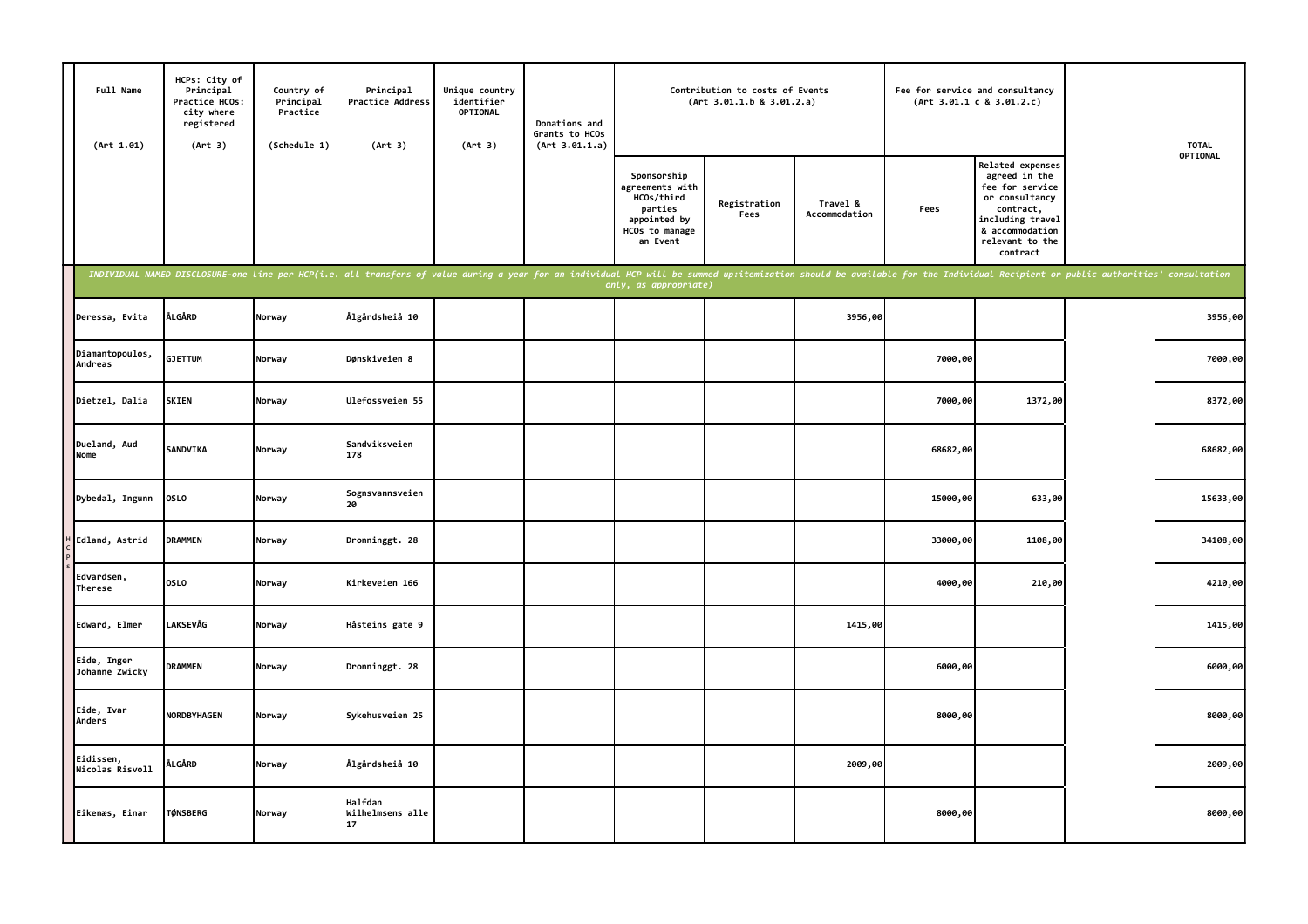| Full Name<br>(Art 1.01)          | HCPs: City of<br>Principal<br>Practice HCOs:<br>city where<br>registered<br>(Art 3) | Country of<br>Principal<br>Practice<br>(Schedule 1) | Principal<br>Practice Address<br>(Art 3)                                                                                                                                                                                       | Unique country<br>identifier<br>OPTIONAL<br>(Art 3) | Donations and<br>Grants to HCOs<br>(Art 3.01.1.a) |                                                                                                       | Contribution to costs of Events<br>(Art 3.01.1.b 8 3.01.2.a) |                           |          | Fee for service and consultancy<br>(Art 3.01.1 c 8 3.01.2.c)                                                                                              | <b>TOTAL</b> |
|----------------------------------|-------------------------------------------------------------------------------------|-----------------------------------------------------|--------------------------------------------------------------------------------------------------------------------------------------------------------------------------------------------------------------------------------|-----------------------------------------------------|---------------------------------------------------|-------------------------------------------------------------------------------------------------------|--------------------------------------------------------------|---------------------------|----------|-----------------------------------------------------------------------------------------------------------------------------------------------------------|--------------|
|                                  |                                                                                     |                                                     |                                                                                                                                                                                                                                |                                                     |                                                   | Sponsorship<br>agreements with<br>HCOs/third<br>parties<br>appointed by<br>HCOs to manage<br>an Event | Registration<br>Fees                                         | Travel &<br>Accommodation | Fees     | Related expenses<br>agreed in the<br>fee for service<br>or consultancy<br>contract,<br>including travel<br>& accommodation<br>relevant to the<br>contract | OPTIONAL     |
|                                  |                                                                                     |                                                     | INDIVIDUAL NAMED DISCLOSURE-one line per HCP(i.e. all transfers of value during a year for an individual HCP will be summed up:itemization should be available for the Individual Recipient or public authorities' consultatio |                                                     |                                                   | only, as appropriate)                                                                                 |                                                              |                           |          |                                                                                                                                                           |              |
| Eikesdal, Hans<br>Petter         | <b>NESTTUN</b>                                                                      | Norway                                              | Solåsen 9                                                                                                                                                                                                                      |                                                     |                                                   |                                                                                                       |                                                              |                           | 45000,00 | 2215,00                                                                                                                                                   | 47215,00     |
| Elset, Kjersti                   | NØTTERØY                                                                            | Norway                                              | Smidsrødveien 6                                                                                                                                                                                                                |                                                     |                                                   |                                                                                                       |                                                              | 1380,00                   |          |                                                                                                                                                           | 1380,00      |
| Enger, Martin<br>Andre           | OSLO                                                                                | Norway                                              | Wergelandsveien                                                                                                                                                                                                                |                                                     |                                                   |                                                                                                       |                                                              | 1380,00                   | 7000,00  |                                                                                                                                                           | 8380,00      |
| Farbu, Elisabeth STAVANGER       |                                                                                     | Norway                                              | Gerd Ragna Bloch<br>Thorsens gate 8                                                                                                                                                                                            |                                                     |                                                   |                                                                                                       |                                                              |                           | 8000,00  | 756,00                                                                                                                                                    | 8756,00      |
| Finsnes, Finn                    | <b>STAVANGER</b>                                                                    | Norway                                              | Kirkegata 48                                                                                                                                                                                                                   |                                                     |                                                   |                                                                                                       |                                                              |                           | 11000,00 |                                                                                                                                                           | 11000,00     |
| Fismen, Andreas                  | <b>OSLO</b>                                                                         | Norway                                              | Frederik Stangs<br>gate 11/13                                                                                                                                                                                                  |                                                     |                                                   |                                                                                                       |                                                              |                           | 10000,00 | 955,00                                                                                                                                                    | 10955,00     |
| Fløisand, Yngvar OSLO            |                                                                                     | Norway                                              | Sognsvannsveien<br>l 2A                                                                                                                                                                                                        |                                                     |                                                   |                                                                                                       |                                                              |                           | 28000,00 | 327,00                                                                                                                                                    | 28327,00     |
| Fluge, Ingebjørg                 | GODVIK                                                                              | Norway                                              | Kipleskaret 30                                                                                                                                                                                                                 |                                                     |                                                   |                                                                                                       |                                                              |                           | 4020,00  |                                                                                                                                                           | 4020,00      |
| Frølich, Karin<br>Wold           | RÅDAL                                                                               | Norway                                              | Laguneveien 9                                                                                                                                                                                                                  |                                                     |                                                   |                                                                                                       |                                                              | 3645,00                   |          |                                                                                                                                                           | 3645,00      |
| Gasior-Chrzan,<br><b>Barbara</b> | <b>TROMSØ</b>                                                                       | Norway                                              | Sykehusveien 38                                                                                                                                                                                                                |                                                     |                                                   |                                                                                                       |                                                              | 5261,00                   |          |                                                                                                                                                           | 5261,00      |
| Gatty, Florian                   | LILLEHAMMER                                                                         | Norway                                              | Elvegata 19                                                                                                                                                                                                                    |                                                     |                                                   |                                                                                                       |                                                              | 2774,00                   |          |                                                                                                                                                           | 2774,00      |
| Geisler, Jürgen                  | <b>NORDBYHAGEN</b>                                                                  | Norway                                              | Sykehusveien 25                                                                                                                                                                                                                |                                                     |                                                   |                                                                                                       |                                                              | 1289,00                   | 43200,00 |                                                                                                                                                           | 44489,00     |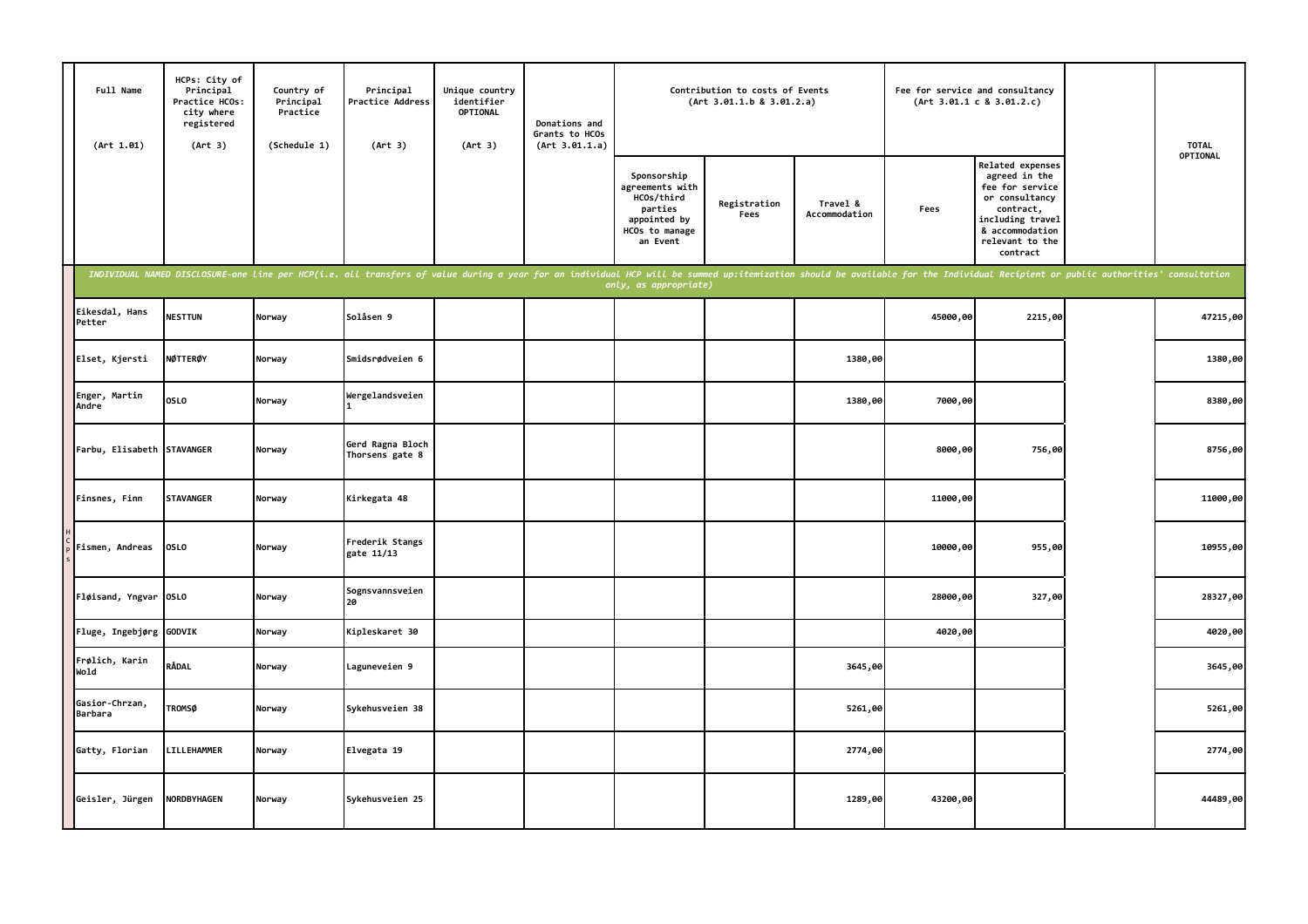| Full Name<br>(Art 1.01)          | HCPs: City of<br>Principal<br>Practice HCOs:<br>city where<br>registered<br>(Art 3) | Country of<br>Principal<br>Practice<br>(Schedule 1) | Principal<br>Practice Address<br>(Art 3)                                                                                                                                                                                       | Unique country<br>identifier<br>OPTIONAL<br>(Art 3) | Donations and<br>Grants to HCOs<br>(Art 3.01.1.a) |                                                                                                       | Contribution to costs of Events<br>(Art 3.01.1.b 8 3.01.2.a) |                           | Fee for service and consultancy | (Art 3.01.1 c 8 3.01.2.c)                                                                                                                                 | <b>TOTAL</b> |
|----------------------------------|-------------------------------------------------------------------------------------|-----------------------------------------------------|--------------------------------------------------------------------------------------------------------------------------------------------------------------------------------------------------------------------------------|-----------------------------------------------------|---------------------------------------------------|-------------------------------------------------------------------------------------------------------|--------------------------------------------------------------|---------------------------|---------------------------------|-----------------------------------------------------------------------------------------------------------------------------------------------------------|--------------|
|                                  |                                                                                     |                                                     |                                                                                                                                                                                                                                |                                                     |                                                   | Sponsorship<br>agreements with<br>HCOs/third<br>parties<br>appointed by<br>HCOs to manage<br>an Event | Registration<br>Fees                                         | Travel &<br>Accommodation | Fees                            | Related expenses<br>agreed in the<br>fee for service<br>or consultancy<br>contract,<br>including travel<br>& accommodation<br>relevant to the<br>contract | OPTIONAL     |
|                                  |                                                                                     |                                                     | INDIVIDUAL NAMED DISCLOSURE-one line per HCP(i.e. all transfers of value during a year for an individual HCP will be summed up:itemization should be available for the Individual Recipient or public authorities' consultatio |                                                     |                                                   | only, as appropriate)                                                                                 |                                                              |                           |                                 |                                                                                                                                                           |              |
| Ghanima, Waleed<br>Khalid        | <b>GRÅLUM</b>                                                                       | Norway                                              | Kalnesveien 300                                                                                                                                                                                                                |                                                     |                                                   |                                                                                                       |                                                              |                           | 159172,78                       |                                                                                                                                                           | 159172,78    |
| Gjersvik, Petter                 | <b>OSLO</b>                                                                         | Norway                                              | Sognsvannsveien<br>20                                                                                                                                                                                                          |                                                     |                                                   |                                                                                                       |                                                              | 1380,00                   |                                 |                                                                                                                                                           | 1380,00      |
| Gjesdal, Knut<br>Tjøl            | 0slo                                                                                | Norway                                              | Kirkeveien 166                                                                                                                                                                                                                 |                                                     |                                                   |                                                                                                       |                                                              |                           | 8000,00                         |                                                                                                                                                           | 8000,00      |
| Gjessing, Randi                  | <b>NORDBYHAGEN</b>                                                                  | Norway                                              | Sykehusveien 25                                                                                                                                                                                                                |                                                     |                                                   |                                                                                                       |                                                              |                           | 11395,00                        | 4735,63                                                                                                                                                   | 16130,63     |
| Goll, Guro Løvik OSLO            |                                                                                     | Norway                                              | Diakonveien 12                                                                                                                                                                                                                 |                                                     |                                                   |                                                                                                       |                                                              |                           | 7000,00                         |                                                                                                                                                           | 7000,00      |
| Gravdahl, Gøril<br>B             | TRONDHEIM                                                                           | Norway                                              | Harald Hardrådes<br>gate 5                                                                                                                                                                                                     |                                                     |                                                   |                                                                                                       |                                                              |                           | 10000,00                        |                                                                                                                                                           | 10000,00     |
| Gudbrandsgard,<br>Kristina Hefte | ÅL                                                                                  | Norway                                              | Helsetunvegen 15                                                                                                                                                                                                               |                                                     |                                                   |                                                                                                       |                                                              | 2391,00                   |                                 |                                                                                                                                                           | 2391,00      |
| Gujdi, Judit                     | <b>KRISTIANSAND S</b>                                                               | Norway                                              | Kongens gate 25                                                                                                                                                                                                                |                                                     |                                                   |                                                                                                       |                                                              | 2269,00                   |                                 |                                                                                                                                                           | 2269,00      |
| Gullestad, Lars                  | <b>OSLO</b>                                                                         | Norway                                              | Sørkedalsveien<br>10C                                                                                                                                                                                                          |                                                     |                                                   |                                                                                                       |                                                              |                           | 13059,20                        |                                                                                                                                                           | 13059,20     |
| Haavardsholm,<br>Espen A.        | <b>OSLO</b>                                                                         | Norway                                              | Diakonveien 12                                                                                                                                                                                                                 |                                                     |                                                   |                                                                                                       |                                                              |                           | 7000,00                         |                                                                                                                                                           | 7000,00      |
| Halvorsen, Trine<br>Lilly        | <b>TROLLÅSEN</b>                                                                    | Norway                                              | Trollåsveien 25                                                                                                                                                                                                                |                                                     |                                                   |                                                                                                       |                                                              | 1380,00                   |                                 |                                                                                                                                                           | 1380,00      |
| Hammer, Hilde<br>Berner          | <b>OSLO</b>                                                                         | Norway                                              | Diakonveien 12                                                                                                                                                                                                                 |                                                     |                                                   |                                                                                                       |                                                              |                           | 20000,00                        | 897,00                                                                                                                                                    | 20897,00     |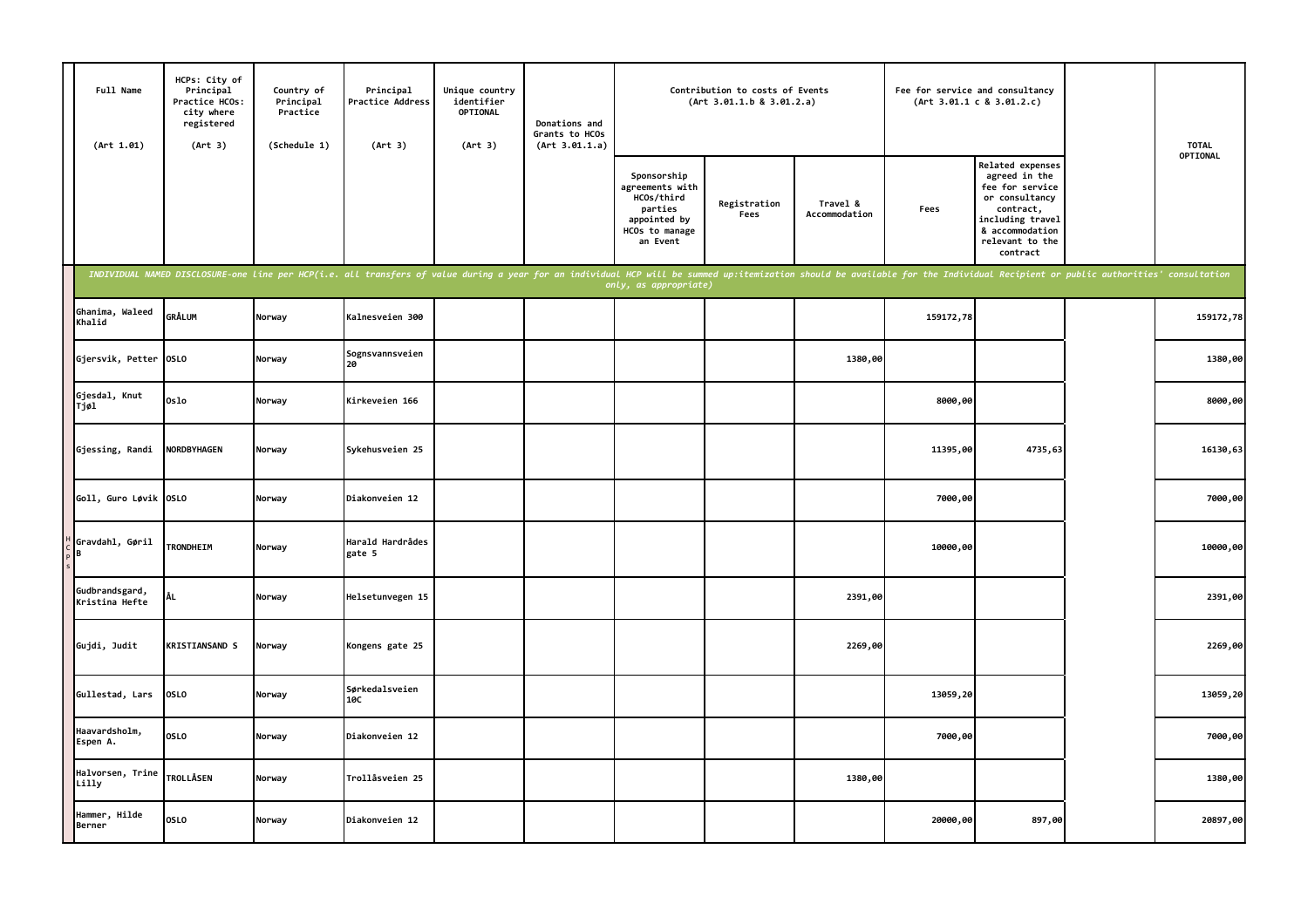| Full Name<br>(Art 1.01)       | HCPs: City of<br>Principal<br>Practice HCOs:<br>city where<br>registered<br>(Art 3)                                                                                                                                            | Country of<br>Principal<br>Practice<br>(Schedule 1) | Principal<br>Practice Address<br>(Art 3) | Unique country<br>identifier<br>OPTIONAL<br>(Art 3) | Donations and<br>Grants to HCOs<br>(Art 3.01.1.a) |                                                                                                       | Contribution to costs of Events<br>(Art 3.01.1.b 8 3.01.2.a) |                           |          | Fee for service and consultancy<br>(Art 3.01.1 c 8 3.01.2.c)                                                                                              | <b>TOTAL</b> |
|-------------------------------|--------------------------------------------------------------------------------------------------------------------------------------------------------------------------------------------------------------------------------|-----------------------------------------------------|------------------------------------------|-----------------------------------------------------|---------------------------------------------------|-------------------------------------------------------------------------------------------------------|--------------------------------------------------------------|---------------------------|----------|-----------------------------------------------------------------------------------------------------------------------------------------------------------|--------------|
|                               |                                                                                                                                                                                                                                |                                                     |                                          |                                                     |                                                   | Sponsorship<br>agreements with<br>HCOs/third<br>parties<br>appointed by<br>HCOs to manage<br>an Event | Registration<br>Fees                                         | Travel &<br>Accommodation | Fees     | Related expenses<br>agreed in the<br>fee for service<br>or consultancy<br>contract,<br>including travel<br>& accommodation<br>relevant to the<br>contract | OPTIONAL     |
|                               | INDIVIDUAL NAMED DISCLOSURE-one line per HCP(i.e. all transfers of value during a year for an individual HCP will be summed up:itemization should be available for the Individual Recipient or public authorities' consultatio |                                                     |                                          |                                                     |                                                   | only, as appropriate)                                                                                 |                                                              |                           |          |                                                                                                                                                           |              |
| Hansson, Therese<br>Hustad    | <b>OSLO</b>                                                                                                                                                                                                                    | Norway                                              | Østerdalsgata 1                          |                                                     |                                                   |                                                                                                       |                                                              | 3515,00                   |          |                                                                                                                                                           | 3515,00      |
| Hassaf, Diaa<br>Issa          | <b>HØNEFOSS</b>                                                                                                                                                                                                                | Norway                                              | Arnold Dybjords<br>vei 1                 |                                                     |                                                   |                                                                                                       |                                                              |                           | 8515,00  |                                                                                                                                                           | 8515,00      |
| Haugeberg, Glenn              | <b>KRISTIANSAND S</b>                                                                                                                                                                                                          | Norway                                              | Egsveien 100                             |                                                     |                                                   |                                                                                                       |                                                              |                           | 14460,00 |                                                                                                                                                           | 14460,00     |
| Haugstad, Randi               | <b>BERGEN</b>                                                                                                                                                                                                                  | Norway                                              | Jonas Lies vei<br>65                     |                                                     |                                                   |                                                                                                       |                                                              |                           | 31500,00 |                                                                                                                                                           | 31500,00     |
| Heck, Ansgar                  | OSLO                                                                                                                                                                                                                           | Norway                                              | Sognsvannsveien<br>20                    |                                                     |                                                   |                                                                                                       |                                                              |                           | 5000,00  |                                                                                                                                                           | 5000,00      |
| Helsing, Per                  | <b>ASKER</b>                                                                                                                                                                                                                   | Norway                                              | Erteløkka 1                              |                                                     |                                                   |                                                                                                       |                                                              |                           | 4000,00  |                                                                                                                                                           | 4000,00      |
| Hindal, Anne<br><b>Hapnes</b> | <b>STAVANGER</b>                                                                                                                                                                                                               | Norway                                              | Gerd-Ragna Bloch<br>Thorsens gate 8      |                                                     |                                                   |                                                                                                       |                                                              |                           | 4000,00  |                                                                                                                                                           | 4000,00      |
| Hoff, Mari                    | <b>TRONDHEIM</b>                                                                                                                                                                                                               | Norway                                              | Olav Kyrres gate<br>13                   |                                                     |                                                   |                                                                                                       |                                                              |                           | 7000,00  |                                                                                                                                                           | 7000,00      |
| Høines, Kristian<br>Jong      | <b>TANANGER</b>                                                                                                                                                                                                                | Norway                                              | Havnealleen 36                           |                                                     |                                                   |                                                                                                       |                                                              |                           | 19565,90 |                                                                                                                                                           | 19565,90     |
| Hokstad,<br>Hanne-Kathrine    | NORDBYHAGEN                                                                                                                                                                                                                    | Norway                                              | Sykehusveien 25                          |                                                     |                                                   |                                                                                                       |                                                              |                           | 4000,00  | 590,46                                                                                                                                                    | 4590,46      |
| Holst, Tormod                 | <b>TØNSBERG</b>                                                                                                                                                                                                                | Norway                                              | Bulls gate 2 A                           |                                                     |                                                   |                                                                                                       |                                                              | 1380,00                   |          |                                                                                                                                                           | 1380,00      |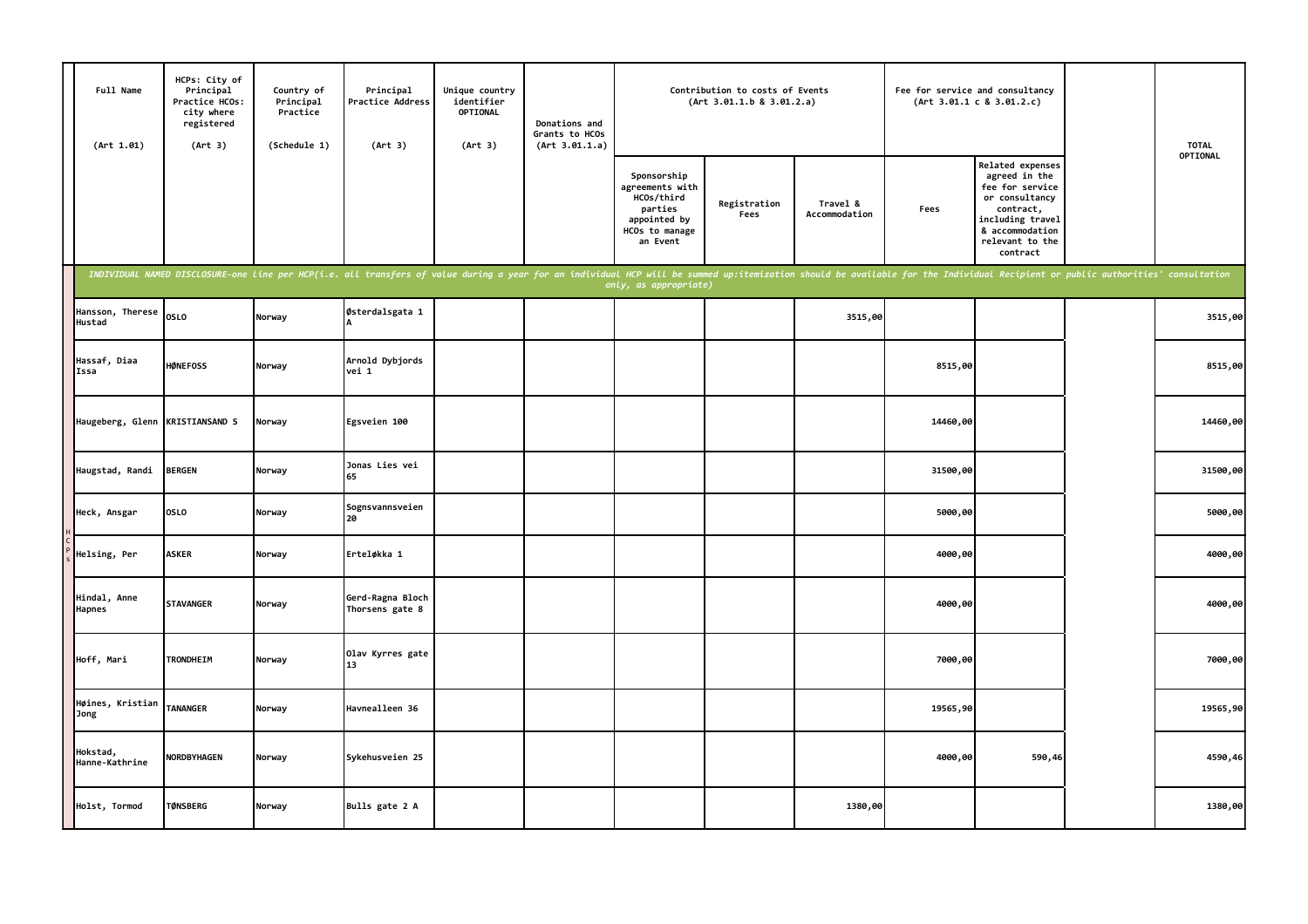|      | Full Name<br>(Art 1.01)  | HCPs: City of<br>Principal<br>Practice HCOs:<br>city where<br>registered<br>(Art 3) | Country of<br>Principal<br>Practice<br>(Schedule 1) | Principal<br>Practice Address<br>(Art 3)                                                                                                                                                                                       | Unique country<br>identifier<br>OPTIONAL<br>(Art 3) | Donations and<br>Grants to HCOs<br>(Art 3.01.1.a) |                                                                                                       | Contribution to costs of Events<br>(Art 3.01.1.b 8 3.01.2.a) |                           |          | Fee for service and consultancy<br>(Art 3.01.1 c 8 3.01.2.c)                                                                                              | <b>TOTAL</b> |
|------|--------------------------|-------------------------------------------------------------------------------------|-----------------------------------------------------|--------------------------------------------------------------------------------------------------------------------------------------------------------------------------------------------------------------------------------|-----------------------------------------------------|---------------------------------------------------|-------------------------------------------------------------------------------------------------------|--------------------------------------------------------------|---------------------------|----------|-----------------------------------------------------------------------------------------------------------------------------------------------------------|--------------|
|      |                          |                                                                                     |                                                     |                                                                                                                                                                                                                                |                                                     |                                                   | Sponsorship<br>agreements with<br>HCOs/third<br>parties<br>appointed by<br>HCOs to manage<br>an Event | Registration<br>Fees                                         | Travel &<br>Accommodation | Fees     | Related expenses<br>agreed in the<br>fee for service<br>or consultancy<br>contract,<br>including travel<br>& accommodation<br>relevant to the<br>contract | OPTIONAL     |
|      |                          |                                                                                     |                                                     | INDIVIDUAL NAMED DISCLOSURE-one line per HCP(i.e. all transfers of value during a year for an individual HCP will be summed up:itemization should be available for the Individual Recipient or public authorities' consultatio |                                                     |                                                   | only, as appropriate)                                                                                 |                                                              |                           |          |                                                                                                                                                           |              |
|      | Humerfelt, Sjur          | <b>OSLO</b>                                                                         | Norway                                              | Sognsveien 75 F                                                                                                                                                                                                                |                                                     |                                                   |                                                                                                       |                                                              |                           | 23000,00 |                                                                                                                                                           | 23000,00     |
|      | Hussain, Ashrak<br>Talib | <b>HALDEN</b>                                                                       | Norway                                              | Violgata 8                                                                                                                                                                                                                     |                                                     |                                                   |                                                                                                       |                                                              | 3711,00                   |          |                                                                                                                                                           | 3711,00      |
|      | Imset, Lisbeth           | <b>ENEBAKK</b>                                                                      | Norway                                              | Ignaveien 129                                                                                                                                                                                                                  |                                                     |                                                   |                                                                                                       |                                                              |                           | 4000,00  |                                                                                                                                                           | 4000,00      |
|      | Ingvoldstad, Jan         | <b>HAMAR</b>                                                                        | Norway                                              | Skolegt. 32                                                                                                                                                                                                                    |                                                     |                                                   |                                                                                                       |                                                              |                           | 4000,00  | 444,00                                                                                                                                                    | 4444,00      |
|      | Jakobsen, Marit          | TRONDHEIM                                                                           | Norway                                              | Harald Hardrådes<br>gate 5                                                                                                                                                                                                     |                                                     |                                                   |                                                                                                       |                                                              |                           | 4000,00  | 609,00                                                                                                                                                    | 4609,00      |
|      | Jespersen,<br>Henrik     | NORDBYHAGEN                                                                         | Norway                                              | Sykehusveien 25                                                                                                                                                                                                                |                                                     |                                                   |                                                                                                       |                                                              |                           | 10000,00 |                                                                                                                                                           | 10000,00     |
|      | Johannessen,<br>Runar    | <b>STAVANGER</b>                                                                    | Norway                                              | Sverdrups gate<br>23                                                                                                                                                                                                           |                                                     |                                                   |                                                                                                       |                                                              |                           | 7000,00  |                                                                                                                                                           | 7000,00      |
| Otto | Johnsen, Paul            | <b>KRISTIANSAND S</b>                                                               | Norway                                              | Gyldenløves gate                                                                                                                                                                                                               |                                                     |                                                   |                                                                                                       |                                                              | 2546,00                   |          |                                                                                                                                                           | 2546,00      |
|      | Josefsen, Tony<br>Andre  | GRÅLUM                                                                              | Norway                                              | Kalnesveien 300                                                                                                                                                                                                                |                                                     |                                                   |                                                                                                       |                                                              |                           | 8000,00  |                                                                                                                                                           | 8000,00      |
|      | Kaasa, Aaste             | <b>TRONDHEIM</b>                                                                    | Norway                                              | Vollabakken 3                                                                                                                                                                                                                  |                                                     |                                                   |                                                                                                       |                                                              | 2608,00                   |          |                                                                                                                                                           | 2608,00      |
|      | Kiss, Judit              | <b>HAUGESUND</b>                                                                    | Norway                                              | Sørhauggata 111                                                                                                                                                                                                                |                                                     |                                                   |                                                                                                       |                                                              | 5358,00                   |          |                                                                                                                                                           | 5358,00      |
|      | Knudsen, Regine          | RÅDAL                                                                               | Norway                                              | Laguneveien 9                                                                                                                                                                                                                  |                                                     |                                                   |                                                                                                       |                                                              | 3342,00                   |          |                                                                                                                                                           | 3342,00      |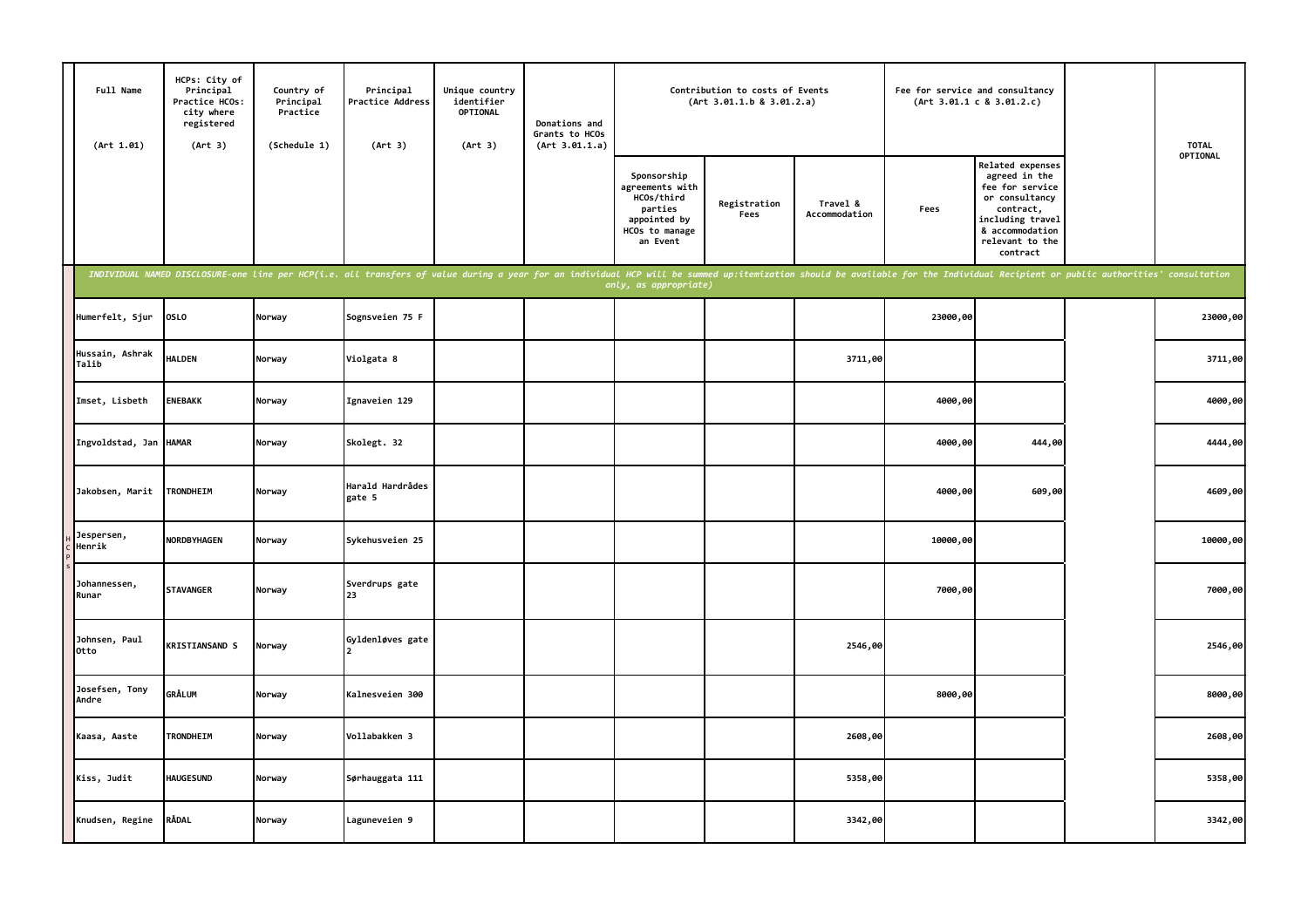| Full Name<br>(Art 1.01)    | HCPs: City of<br>Principal<br>Practice HCOs:<br>city where<br>registered<br>(Art 3) | Country of<br>Principal<br>Practice<br>(Schedule 1) | Principal<br>Practice Address<br>(Art 3)                                                                                                                                                                                       | Unique country<br>identifier<br>OPTIONAL<br>(Art 3) | Donations and<br>Grants to HCOs<br>(Art 3.01.1.a) |                                                                                                       | Contribution to costs of Events<br>(Art 3.01.1.b 8 3.01.2.a) |                           | Fee for service and consultancy | (Art 3.01.1 c 8 3.01.2.c)                                                                                                                                 | <b>TOTAL</b> |
|----------------------------|-------------------------------------------------------------------------------------|-----------------------------------------------------|--------------------------------------------------------------------------------------------------------------------------------------------------------------------------------------------------------------------------------|-----------------------------------------------------|---------------------------------------------------|-------------------------------------------------------------------------------------------------------|--------------------------------------------------------------|---------------------------|---------------------------------|-----------------------------------------------------------------------------------------------------------------------------------------------------------|--------------|
|                            |                                                                                     |                                                     |                                                                                                                                                                                                                                |                                                     |                                                   | Sponsorship<br>agreements with<br>HCOs/third<br>parties<br>appointed by<br>HCOs to manage<br>an Event | Registration<br>Fees                                         | Travel &<br>Accommodation | Fees                            | Related expenses<br>agreed in the<br>fee for service<br>or consultancy<br>contract,<br>including travel<br>& accommodation<br>relevant to the<br>contract | OPTIONAL     |
|                            |                                                                                     |                                                     | INDIVIDUAL NAMED DISCLOSURE-one line per HCP(i.e. all transfers of value during a year for an individual HCP will be summed up:itemization should be available for the Individual Recipient or public authorities' consultatio |                                                     |                                                   | only, as appropriate)                                                                                 |                                                              |                           |                                 |                                                                                                                                                           |              |
| Koht, Jeanette             | <b>OSLO</b>                                                                         | Norway                                              | Kirkeveien 166                                                                                                                                                                                                                 |                                                     |                                                   |                                                                                                       |                                                              |                           | 18000,00                        | 118,00                                                                                                                                                    | 18118,00     |
| Kongsrud, Anne             | <b>DRAMMEN</b>                                                                      | Norway                                              | Dronninggt. 28                                                                                                                                                                                                                 |                                                     |                                                   |                                                                                                       |                                                              |                           | 8000,00                         |                                                                                                                                                           | 8000,00      |
| Korneliussen,<br>Kari      | <b>TØNSBERG</b>                                                                     | Norway                                              | Halfdan<br>Wilhelmsens alle<br>17                                                                                                                                                                                              |                                                     |                                                   |                                                                                                       |                                                              |                           | 11000,00                        |                                                                                                                                                           | 11000,00     |
| Koss-Harnes,<br>Dörte      | <b>OSLO</b>                                                                         | Norway                                              | Pilestredet Park<br>12 A                                                                                                                                                                                                       |                                                     |                                                   |                                                                                                       |                                                              |                           | 7000,00                         | 366,00                                                                                                                                                    | 7366,00      |
| Kringeland,<br>Torhild     | <b>HAUGESUND</b>                                                                    | Norway                                              | Skåregata 92                                                                                                                                                                                                                   |                                                     |                                                   |                                                                                                       |                                                              | 4478,00                   |                                 |                                                                                                                                                           | 4478,00      |
| Kristiansen,<br>Frode      | <b>ARENDAL</b>                                                                      | Norway                                              | Langbryggen 19c                                                                                                                                                                                                                |                                                     |                                                   |                                                                                                       |                                                              | 1380,00                   |                                 |                                                                                                                                                           | 1380,00      |
| Kristiansen,<br>Ivar Sønbø | <b>OSLO</b>                                                                         | Norway                                              | Problemveien 5-7                                                                                                                                                                                                               |                                                     |                                                   |                                                                                                       |                                                              |                           | 12000,00                        |                                                                                                                                                           | 12000,00     |
| Kvammen, Bjørn<br>Øivind   | <b>TROMSØ</b>                                                                       | Norway                                              | Hansine Hansens<br>veg 67                                                                                                                                                                                                      |                                                     |                                                   |                                                                                                       |                                                              | 3881,00                   | 10750,00                        |                                                                                                                                                           | 14631,00     |
| Kvernebo, Mari<br>Skylstad | <b>STRØMMEN</b>                                                                     | Norway                                              | Støperiveien 5                                                                                                                                                                                                                 |                                                     |                                                   |                                                                                                       |                                                              | 1380,00                   |                                 |                                                                                                                                                           | 1380,00      |
| Kvien, Tore<br>Kristian    | <b>OSLO</b>                                                                         | Norway                                              | Diakonveien 12                                                                                                                                                                                                                 |                                                     |                                                   |                                                                                                       |                                                              |                           | 18000,00                        | 10099,51                                                                                                                                                  | 28099,51     |
| Langvik, Ingunn            | Stavanger                                                                           | Norway                                              | Marieroparken 9                                                                                                                                                                                                                |                                                     |                                                   |                                                                                                       |                                                              |                           | 4020,00                         |                                                                                                                                                           | 4020,00      |
| Larsby, Kristina TROMSØ    |                                                                                     | Norway                                              | Hansine Hansens<br>veg 67                                                                                                                                                                                                      |                                                     |                                                   |                                                                                                       |                                                              |                           | 10000,00                        | 4624,00                                                                                                                                                   | 14624,00     |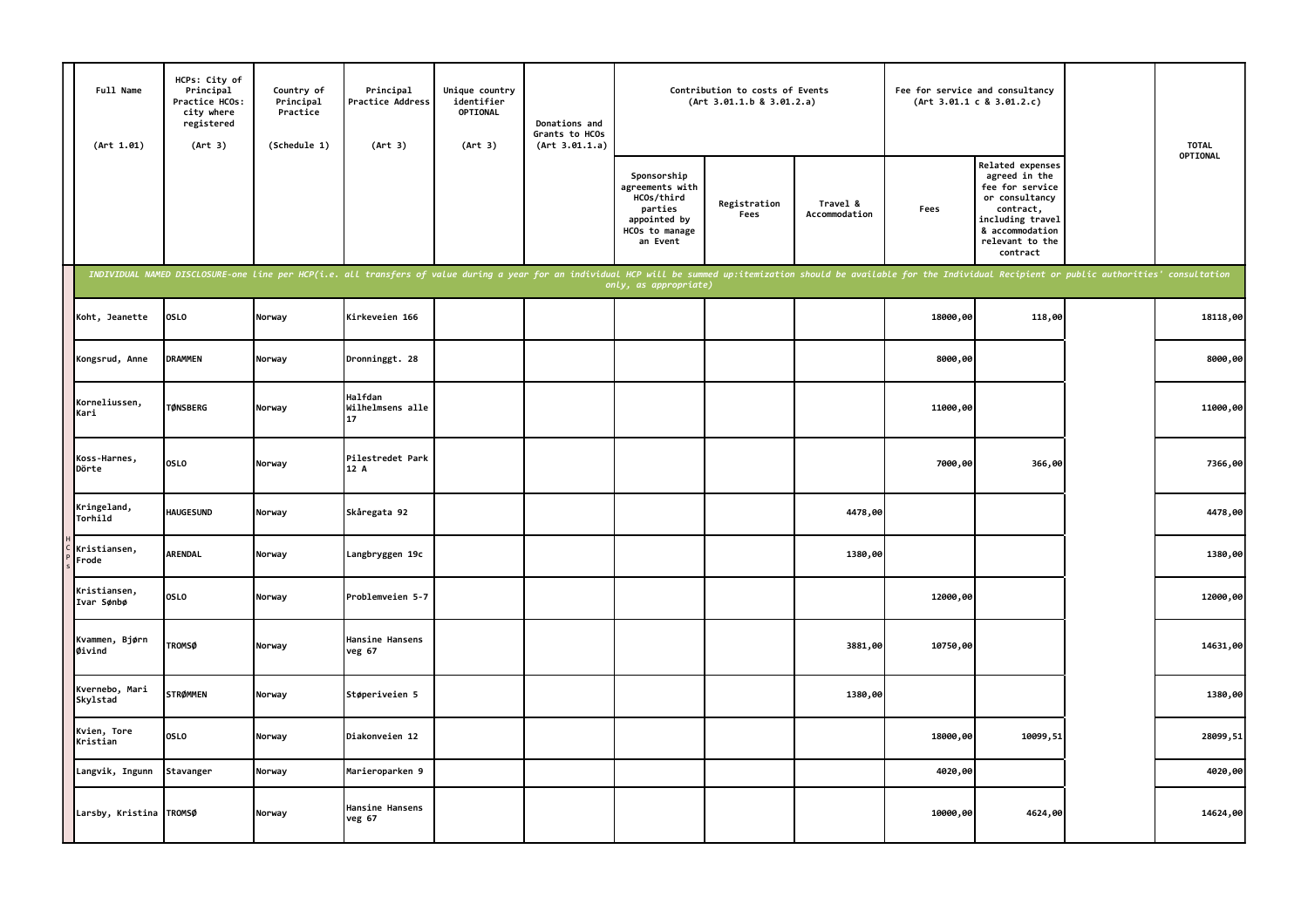| Full Name<br>(Art 1.01)     | HCPs: City of<br>Principal<br>Practice HCOs:<br>city where<br>registered<br>(Art 3) | Country of<br>Principal<br>Practice<br>(Schedule 1) | Principal<br>Practice Address<br>(Art 3)                                                                                                                                                                                       | Unique country<br>identifier<br>OPTIONAL<br>(Art 3) | Donations and<br>Grants to HCOs<br>(Art 3.01.1.a) |                                                                                                       | Contribution to costs of Events<br>(Art 3.01.1.b 8 3.01.2.a) |                           |          | Fee for service and consultancy<br>(Art 3.01.1 c 8 3.01.2.c)                                                                                                     | <b>TOTAL</b> |
|-----------------------------|-------------------------------------------------------------------------------------|-----------------------------------------------------|--------------------------------------------------------------------------------------------------------------------------------------------------------------------------------------------------------------------------------|-----------------------------------------------------|---------------------------------------------------|-------------------------------------------------------------------------------------------------------|--------------------------------------------------------------|---------------------------|----------|------------------------------------------------------------------------------------------------------------------------------------------------------------------|--------------|
|                             |                                                                                     |                                                     |                                                                                                                                                                                                                                |                                                     |                                                   | Sponsorship<br>agreements with<br>HCOs/third<br>parties<br>appointed by<br>HCOs to manage<br>an Event | Registration<br>Fees                                         | Travel &<br>Accommodation | Fees     | <b>Related expenses</b><br>agreed in the<br>fee for service<br>or consultancy<br>contract,<br>including travel<br>& accommodation<br>relevant to the<br>contract | OPTIONAL     |
|                             |                                                                                     |                                                     | INDIVIDUAL NAMED DISCLOSURE-one line per HCP(i.e. all transfers of value during a year for an individual HCP will be summed up:itemization should be available for the Individual Recipient or public authorities' consultatio |                                                     |                                                   | only, as appropriate)                                                                                 |                                                              |                           |          |                                                                                                                                                                  |              |
| Li, Xiaotong                | OSLO                                                                                | Norway                                              | Borgenveien 2 A                                                                                                                                                                                                                |                                                     |                                                   |                                                                                                       |                                                              | 1380,00                   | 8000,00  |                                                                                                                                                                  | 9380,00      |
| Lilleeng, Mila              | <b>OSLO</b>                                                                         | Norway                                              | Borgenveien 2 A                                                                                                                                                                                                                |                                                     |                                                   |                                                                                                       |                                                              | 1380,00                   |          |                                                                                                                                                                  | 1380,00      |
| Lind, Ove                   | <b>RÅDAL</b>                                                                        | Norway                                              | Laguneveien 9                                                                                                                                                                                                                  |                                                     |                                                   |                                                                                                       |                                                              | 1415,00                   |          |                                                                                                                                                                  | 1415,00      |
| Loven, Anne<br>Marie        | <b>OSLO</b>                                                                         | Norway                                              | Borgenveien 2 A                                                                                                                                                                                                                |                                                     |                                                   |                                                                                                       |                                                              | 1380,00                   |          |                                                                                                                                                                  | 1380,00      |
| Lunde, Torbjørn             | <b>BERGEN</b>                                                                       | Norway                                              | Jonas Lies vei<br>65                                                                                                                                                                                                           |                                                     |                                                   |                                                                                                       |                                                              |                           | 8000,00  |                                                                                                                                                                  | 8000,00      |
| Lundqvist,<br>Christofer    | <b>NORDBYHAGEN</b>                                                                  | Norway                                              | Sykehusveien 25                                                                                                                                                                                                                |                                                     |                                                   |                                                                                                       |                                                              |                           | 24000,00 |                                                                                                                                                                  | 24000,00     |
| Lysebo, Asta<br>Meland      | <b>BERGEN</b>                                                                       | Norway                                              | Kong Oscars gate<br>18                                                                                                                                                                                                         |                                                     |                                                   |                                                                                                       |                                                              | 3555,00                   | 8000,00  | 242,00                                                                                                                                                           | 11797,00     |
| Majeed, Mohammed<br>Waleed  | <b>STAVANGER</b>                                                                    | Norway                                              | Gerd-Ragna Bloch<br>Thorsens gate 8                                                                                                                                                                                            |                                                     |                                                   |                                                                                                       |                                                              |                           | 4500,00  |                                                                                                                                                                  | 4500,00      |
| Malekshahian,<br>Arezou     | <b>SKEDSMOKORSET</b>                                                                | Norway                                              | Furuveien 1-3                                                                                                                                                                                                                  |                                                     |                                                   |                                                                                                       |                                                              | 2866,00                   |          |                                                                                                                                                                  | 2866,00      |
| Mantaka, Patty<br>Panagiota | <b>OSLO</b>                                                                         | Norway                                              | Stenersgt. 1                                                                                                                                                                                                                   |                                                     |                                                   |                                                                                                       |                                                              | 1380,00                   |          |                                                                                                                                                                  | 1380,00      |
| Meen, Øystein               | <b>KONGSBERG</b>                                                                    | Norway                                              | Drammensveien 4                                                                                                                                                                                                                |                                                     |                                                   |                                                                                                       |                                                              |                           | 8000,00  |                                                                                                                                                                  | 8000,00      |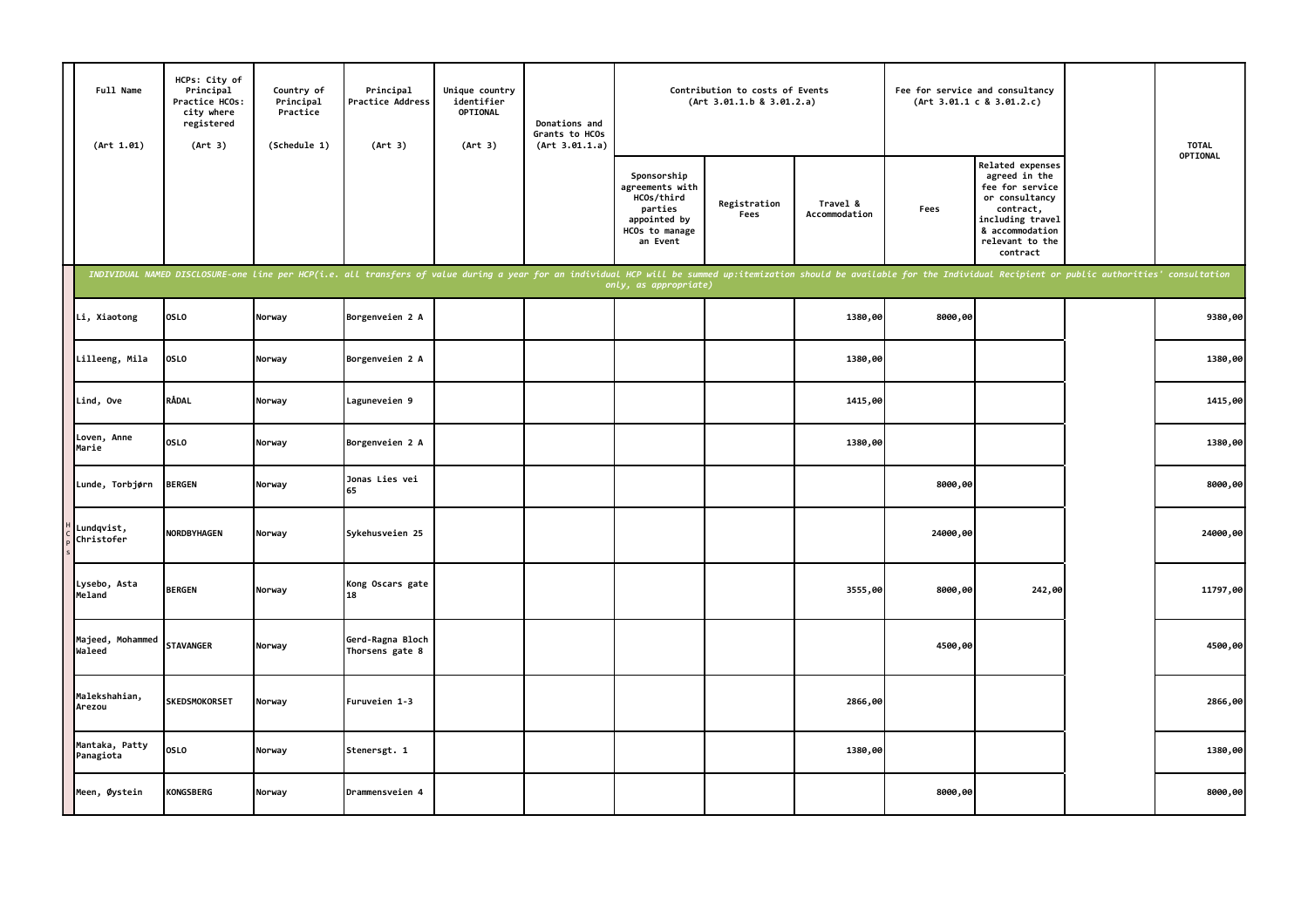| Full Name<br>(Art 1.01)  | HCPs: City of<br>Principal<br>Practice HCOs:<br>city where<br>registered<br>(Art 3) | Country of<br>Principal<br>Practice<br>(Schedule 1) | Principal<br>Practice Address<br>(Art 3)                                                                                                                                                                                       | Unique country<br>identifier<br>OPTIONAL<br>(Art 3) | Donations and<br>Grants to HCOs<br>(Art 3.01.1.a) |                                                                                                       | Contribution to costs of Events<br>(Art 3.01.1.b 8 3.01.2.a) |                           |          | Fee for service and consultancy<br>(Art 3.01.1 c 8 3.01.2.c)                                                                                              | <b>TOTAL</b> |
|--------------------------|-------------------------------------------------------------------------------------|-----------------------------------------------------|--------------------------------------------------------------------------------------------------------------------------------------------------------------------------------------------------------------------------------|-----------------------------------------------------|---------------------------------------------------|-------------------------------------------------------------------------------------------------------|--------------------------------------------------------------|---------------------------|----------|-----------------------------------------------------------------------------------------------------------------------------------------------------------|--------------|
|                          |                                                                                     |                                                     |                                                                                                                                                                                                                                |                                                     |                                                   | Sponsorship<br>agreements with<br>HCOs/third<br>parties<br>appointed by<br>HCOs to manage<br>an Event | Registration<br>Fees                                         | Travel &<br>Accommodation | Fees     | Related expenses<br>agreed in the<br>fee for service<br>or consultancy<br>contract,<br>including travel<br>& accommodation<br>relevant to the<br>contract | OPTIONAL     |
|                          |                                                                                     |                                                     | INDIVIDUAL NAMED DISCLOSURE-one line per HCP(i.e. all transfers of value during a year for an individual HCP will be summed up:itemization should be available for the Individual Recipient or public authorities' consultatio |                                                     |                                                   | only, as appropriate)                                                                                 |                                                              |                           |          |                                                                                                                                                           |              |
| Melsom, Morten<br>Nissen | <b>GJETTUM</b>                                                                      | Norway                                              | Sognepr.Munthe<br>Kaasv. 100                                                                                                                                                                                                   |                                                     |                                                   |                                                                                                       |                                                              |                           | 8000,00  |                                                                                                                                                           | 8000,00      |
| Midtgard, Irina<br>Ρ.    | <b>BODØ</b>                                                                         | Norway                                              | Parkveien 95                                                                                                                                                                                                                   |                                                     |                                                   |                                                                                                       |                                                              |                           | 7000,00  |                                                                                                                                                           | 7000,00      |
| Moe, Morten C.           | OSLO                                                                                | Norway                                              | Kirkeveien 166                                                                                                                                                                                                                 |                                                     |                                                   |                                                                                                       |                                                              |                           | 18000,00 |                                                                                                                                                           | 18000,00     |
| Moen, Bjørnar<br>Halsør  | LILLESAND                                                                           | Norway                                              | Storgata 1C                                                                                                                                                                                                                    |                                                     |                                                   |                                                                                                       |                                                              | 1380,00                   |          |                                                                                                                                                           | 1380,00      |
| Mørk,<br>Nils-Jørgen     | <b>OSLO</b>                                                                         | Norway                                              | Jomfrubråtveien<br><b>27D</b>                                                                                                                                                                                                  |                                                     |                                                   |                                                                                                       |                                                              |                           | 27684,00 |                                                                                                                                                           | 27684,00     |
| Müller, Kai Ivar         | <b>TROMSØ</b>                                                                       | Norway                                              | Hansine Hansens<br>veg 67                                                                                                                                                                                                      |                                                     |                                                   |                                                                                                       |                                                              |                           | 3750,00  |                                                                                                                                                           | 3750,00      |
| Munkvik, Morten          | <b>STAVANGER</b>                                                                    | Norway                                              | Sverdrups gate<br>23                                                                                                                                                                                                           |                                                     |                                                   |                                                                                                       |                                                              | 4862,00                   | 10000,00 |                                                                                                                                                           | 14862,00     |
| Myhr,<br>Kjell-Morten    | <b>BERGEN</b>                                                                       | Norway                                              | Jonas Lies vei<br>65                                                                                                                                                                                                           |                                                     |                                                   |                                                                                                       |                                                              |                           | 8000,00  |                                                                                                                                                           | 8000,00      |
| Myhre, Lena              | <b>TROLLÅSEN</b>                                                                    | Norway                                              | Trollåsveien 4                                                                                                                                                                                                                 |                                                     |                                                   |                                                                                                       |                                                              | 1380,00                   | 17000,00 | 312,00                                                                                                                                                    | 18692,00     |
| Myhre, Tone              | <b>TØNSBERG</b>                                                                     | Norway                                              | Halfdan<br>Wilhelmsens alle<br>17                                                                                                                                                                                              |                                                     |                                                   |                                                                                                       |                                                              |                           | 4020,00  |                                                                                                                                                           | 4020,00      |
| Myrstad, Terje           | <b>STAVANGER</b>                                                                    | Norway                                              | Gerd-Ragna Bloch<br>Thorsens gate 8                                                                                                                                                                                            |                                                     |                                                   |                                                                                                       |                                                              |                           | 3000,00  |                                                                                                                                                           | 3000,00      |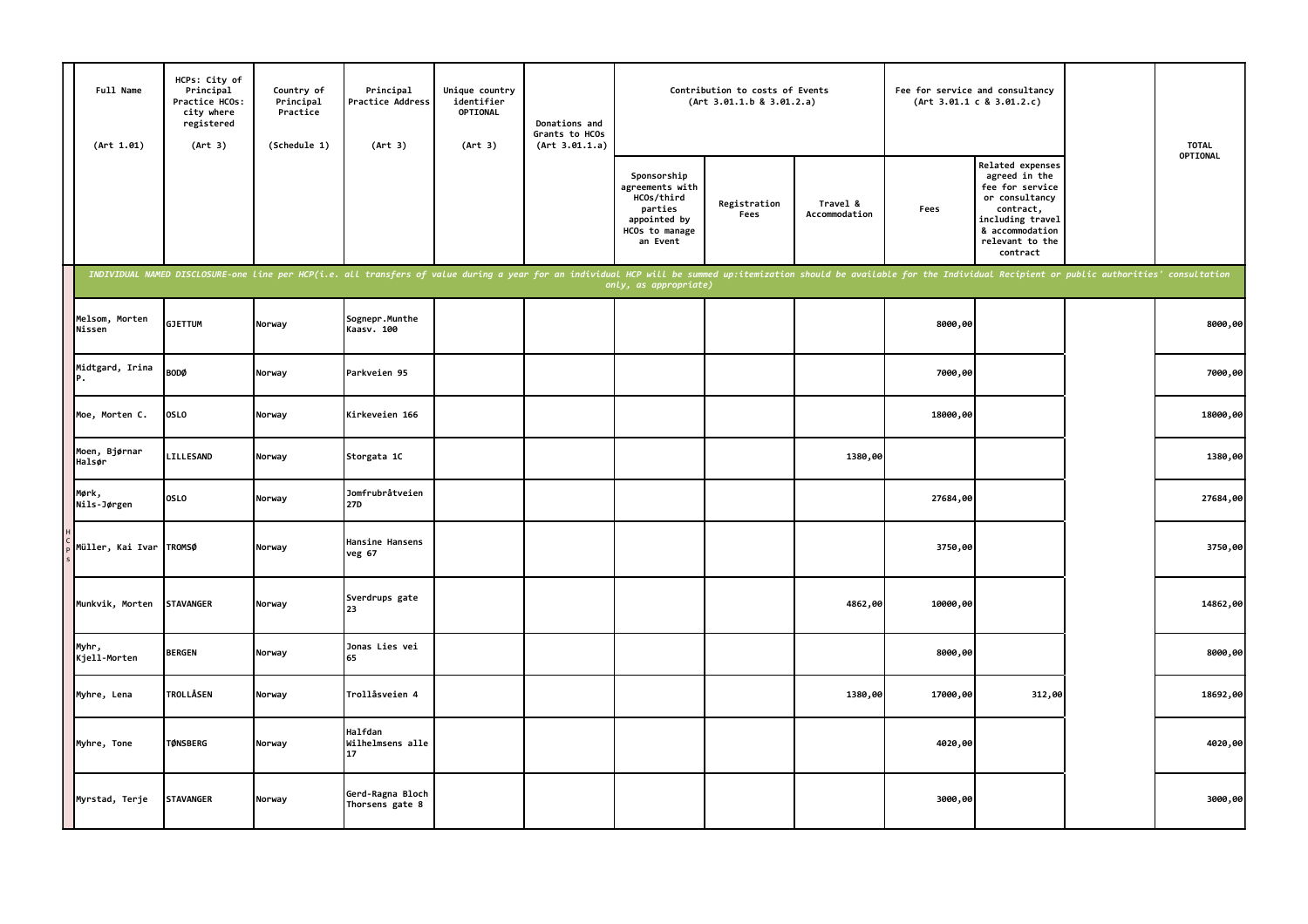| Full Name<br>(Art 1.01)         | HCPs: City of<br>Principal<br>Practice HCOs:<br>city where<br>registered<br>(Art 3) | Country of<br>Principal<br>Practice<br>(Schedule 1) | Principal<br>Practice Address<br>(Art 3)                                                                                                                                                                                       | Unique country<br>identifier<br>OPTIONAL<br>(Art 3) | Donations and<br>Grants to HCOs<br>(Art 3.01.1.a) |                                                                                                       | Contribution to costs of Events<br>(Art 3.01.1.b 8 3.01.2.a) |                           | Fee for service and consultancy | (Art 3.01.1 c 8 3.01.2.c)                                                                                                                                        | <b>TOTAL</b> |
|---------------------------------|-------------------------------------------------------------------------------------|-----------------------------------------------------|--------------------------------------------------------------------------------------------------------------------------------------------------------------------------------------------------------------------------------|-----------------------------------------------------|---------------------------------------------------|-------------------------------------------------------------------------------------------------------|--------------------------------------------------------------|---------------------------|---------------------------------|------------------------------------------------------------------------------------------------------------------------------------------------------------------|--------------|
|                                 |                                                                                     |                                                     |                                                                                                                                                                                                                                |                                                     |                                                   | Sponsorship<br>agreements with<br>HCOs/third<br>parties<br>appointed by<br>HCOs to manage<br>an Event | Registration<br>Fees                                         | Travel &<br>Accommodation | Fees                            | <b>Related expenses</b><br>agreed in the<br>fee for service<br>or consultancy<br>contract,<br>including travel<br>& accommodation<br>relevant to the<br>contract | OPTIONAL     |
|                                 |                                                                                     |                                                     | INDIVIDUAL NAMED DISCLOSURE-one line per HCP(i.e. all transfers of value during a year for an individual HCP will be summed up:itemization should be available for the Individual Recipient or public authorities' consultatio |                                                     |                                                   | only, as appropriate)                                                                                 |                                                              |                           |                                 |                                                                                                                                                                  |              |
| Nodenes,<br>Karianne            | <b>OSLO</b>                                                                         | Norway                                              | Trondheimsveien<br>2 Bygg N                                                                                                                                                                                                    |                                                     |                                                   |                                                                                                       |                                                              | 1380,00                   |                                 |                                                                                                                                                                  | 1380,00      |
| Nordal, Anne<br>Birgitte Thomas | <b>OSLO</b>                                                                         | Norway                                              | Sognsvannsveien<br>20                                                                                                                                                                                                          |                                                     |                                                   |                                                                                                       |                                                              | 1380,00                   |                                 |                                                                                                                                                                  | 1380,00      |
| Nore, Bjarte<br>Kjell           | <b>BERGEN</b>                                                                       | Norway                                              | Jonas Lies vei<br>65                                                                                                                                                                                                           |                                                     |                                                   |                                                                                                       |                                                              |                           | 7000,00                         | 1957,00                                                                                                                                                          | 8957,00      |
| Normand, Camilla STAVANGER      |                                                                                     | Norway                                              | Gerd-Ragna Bloch<br>Thorsens gate 8                                                                                                                                                                                            |                                                     |                                                   |                                                                                                       |                                                              |                           | 10000,00                        | 3495,00                                                                                                                                                          | 13495,00     |
| Nyakas, Marta<br>Sølvi          | <b>OSLO</b>                                                                         | Norway                                              | Ullernchausseen<br>70                                                                                                                                                                                                          |                                                     |                                                   |                                                                                                       |                                                              |                           | 10000,00                        |                                                                                                                                                                  | 10000,00     |
| Olaj, Natalia                   | FREDRIKSTAD                                                                         | Norway                                              | St. Hans gate 1                                                                                                                                                                                                                |                                                     |                                                   |                                                                                                       |                                                              | 3256,00                   |                                 |                                                                                                                                                                  | 3256,00      |
| Omdal, Roald                    | <b>STAVANGER</b>                                                                    | Norway                                              | Sverdrups gate<br>つろ                                                                                                                                                                                                           |                                                     |                                                   |                                                                                                       |                                                              | 1380,00                   | 24218,00                        |                                                                                                                                                                  | 25598,00     |
| Ossum, Jørn                     | <b>HØNEFOSS</b>                                                                     | Norway                                              | Hønengata 70 A                                                                                                                                                                                                                 |                                                     |                                                   |                                                                                                       |                                                              |                           | 7000,00                         |                                                                                                                                                                  | 7000,00      |
| Østrem, Anders                  | <b>OSLO</b>                                                                         | Norway                                              | Gransdalen 29                                                                                                                                                                                                                  |                                                     |                                                   |                                                                                                       |                                                              |                           | 23000,00                        |                                                                                                                                                                  | 23000,00     |
| Øygarden,<br>Kristin            | <b>SKIEN</b>                                                                        | Norway                                              | Ulefossveien 55                                                                                                                                                                                                                |                                                     |                                                   |                                                                                                       |                                                              |                           | 4000,00                         | 498,00                                                                                                                                                           | 4498,00      |
| Pedersen,<br>Annbjørg Remseth   | <b>TØNSBERG</b>                                                                     | Norway                                              | Halfdan<br>Wilhelmsens alle<br>17                                                                                                                                                                                              |                                                     |                                                   |                                                                                                       |                                                              |                           | 2000,00                         | 72,00                                                                                                                                                            | 2072,00      |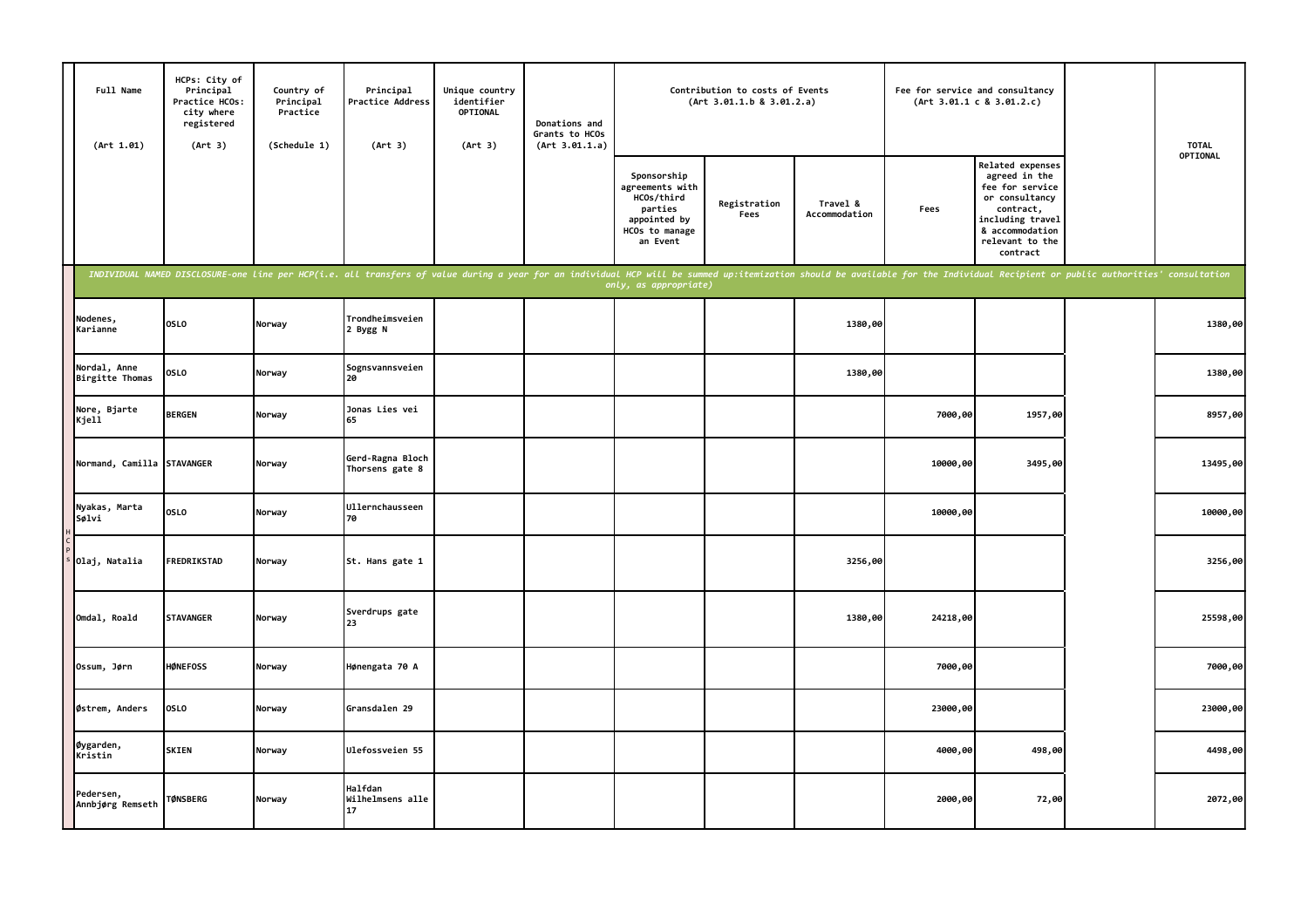| Full Name<br>(Art 1.01)           | HCPs: City of<br>Principal<br>Practice HCOs:<br>city where<br>registered<br>(Art 3) | Country of<br>Principal<br>Practice<br>(Schedule 1) | Principal<br>Practice Address<br>(Art 3)                                                                                                                                                                                       | Unique country<br>identifier<br>OPTIONAL<br>(Art 3) | Donations and<br>Grants to HCOs<br>(Art 3.01.1.a) | Contribution to costs of Events<br>(Art 3.01.1.b 8 3.01.2.a)                                          |                      |                           | Fee for service and consultancy | (Art 3.01.1 c 8 3.01.2.c)                                                                                                                                 | <b>TOTAL</b> |
|-----------------------------------|-------------------------------------------------------------------------------------|-----------------------------------------------------|--------------------------------------------------------------------------------------------------------------------------------------------------------------------------------------------------------------------------------|-----------------------------------------------------|---------------------------------------------------|-------------------------------------------------------------------------------------------------------|----------------------|---------------------------|---------------------------------|-----------------------------------------------------------------------------------------------------------------------------------------------------------|--------------|
|                                   |                                                                                     |                                                     |                                                                                                                                                                                                                                |                                                     |                                                   | Sponsorship<br>agreements with<br>HCOs/third<br>parties<br>appointed by<br>HCOs to manage<br>an Event | Registration<br>Fees | Travel &<br>Accommodation | Fees                            | Related expenses<br>agreed in the<br>fee for service<br>or consultancy<br>contract,<br>including travel<br>& accommodation<br>relevant to the<br>contract | OPTIONAL     |
|                                   |                                                                                     |                                                     | INDIVIDUAL NAMED DISCLOSURE-one line per HCP(i.e. all transfers of value during a year for an individual HCP will be summed up:itemization should be available for the Individual Recipient or public authorities' consultatio |                                                     |                                                   | only, as appropriate)                                                                                 |                      |                           |                                 |                                                                                                                                                           |              |
| Raja, Mohammad<br>Suleman         | <b>TORP</b>                                                                         | Norway                                              | Roald Amundsens<br>vei 70                                                                                                                                                                                                      |                                                     |                                                   |                                                                                                       |                      | 4028,26                   |                                 |                                                                                                                                                           | 4028,26      |
| Rattan, Navnit<br>Singh           | <b>BRUMUNDDAL</b>                                                                   | Norway                                              | Nygata 22 A                                                                                                                                                                                                                    |                                                     |                                                   |                                                                                                       |                      |                           | 8000,00                         | 260,00                                                                                                                                                    | 8260,00      |
| Rekdal, Ingvild<br>Silja          | <b>OSLO</b>                                                                         | Norway                                              | Haugerudsenteret<br>1/7                                                                                                                                                                                                        |                                                     |                                                   |                                                                                                       |                      | 3711,00                   |                                 |                                                                                                                                                           | 3711,00      |
| Remaut, Kinia                     | <b>OSLO</b>                                                                         | Norway                                              | Stortingsgata 30                                                                                                                                                                                                               |                                                     |                                                   |                                                                                                       |                      | 1380,00                   |                                 |                                                                                                                                                           | 1380,00      |
| Roald, Anca<br>Beatric            | <b>OSLO</b>                                                                         | Norway                                              | Kirkeveien 166                                                                                                                                                                                                                 |                                                     |                                                   |                                                                                                       |                      |                           | 8000,00                         |                                                                                                                                                           | 8000,00      |
| Rostrup, Jostein                  | <b>KRISTIANSAND S</b>                                                               | Norway                                              | Skippergata 3/5                                                                                                                                                                                                                |                                                     |                                                   |                                                                                                       |                      |                           | 11000,00                        |                                                                                                                                                           | 11000,00     |
| Rydning, Siri<br>Lynne            | <b>OSLO</b>                                                                         | Norway                                              | Kirkeveien 166                                                                                                                                                                                                                 |                                                     |                                                   |                                                                                                       |                      |                           | 8000,00                         |                                                                                                                                                           | 8000,00      |
| Sandviknes,<br>Kenneth            | <b>BERGEN</b>                                                                       | Norway                                              | Ulriksdal 8                                                                                                                                                                                                                    |                                                     |                                                   |                                                                                                       |                      |                           | 8000,00                         |                                                                                                                                                           | 8000,00      |
| Sanengen,<br>Annelee<br>Haagensli | <b>GRÅLUM</b>                                                                       | Norway                                              | Kalnesveien 300                                                                                                                                                                                                                |                                                     |                                                   |                                                                                                       |                      | 1805,00                   |                                 |                                                                                                                                                           | 1805,00      |
| Scheel, Ane Vedå FØRDE            |                                                                                     | Norway                                              | Naustdalsvegen<br>1A                                                                                                                                                                                                           |                                                     |                                                   |                                                                                                       |                      | 6096,00                   |                                 |                                                                                                                                                           | 6096,00      |
| Schirmer, Henrik NORDBYHAGEN      |                                                                                     | Norway                                              | Sykehusveien 25                                                                                                                                                                                                                |                                                     |                                                   |                                                                                                       |                      |                           | 8000,00                         |                                                                                                                                                           | 8000,00      |
| Schjesvold,<br>Fredrik Hellem     | <b>OSLO</b>                                                                         | Norway                                              | Kirkeveien 166                                                                                                                                                                                                                 |                                                     |                                                   |                                                                                                       |                      |                           | 12000,00                        |                                                                                                                                                           | 12000,00     |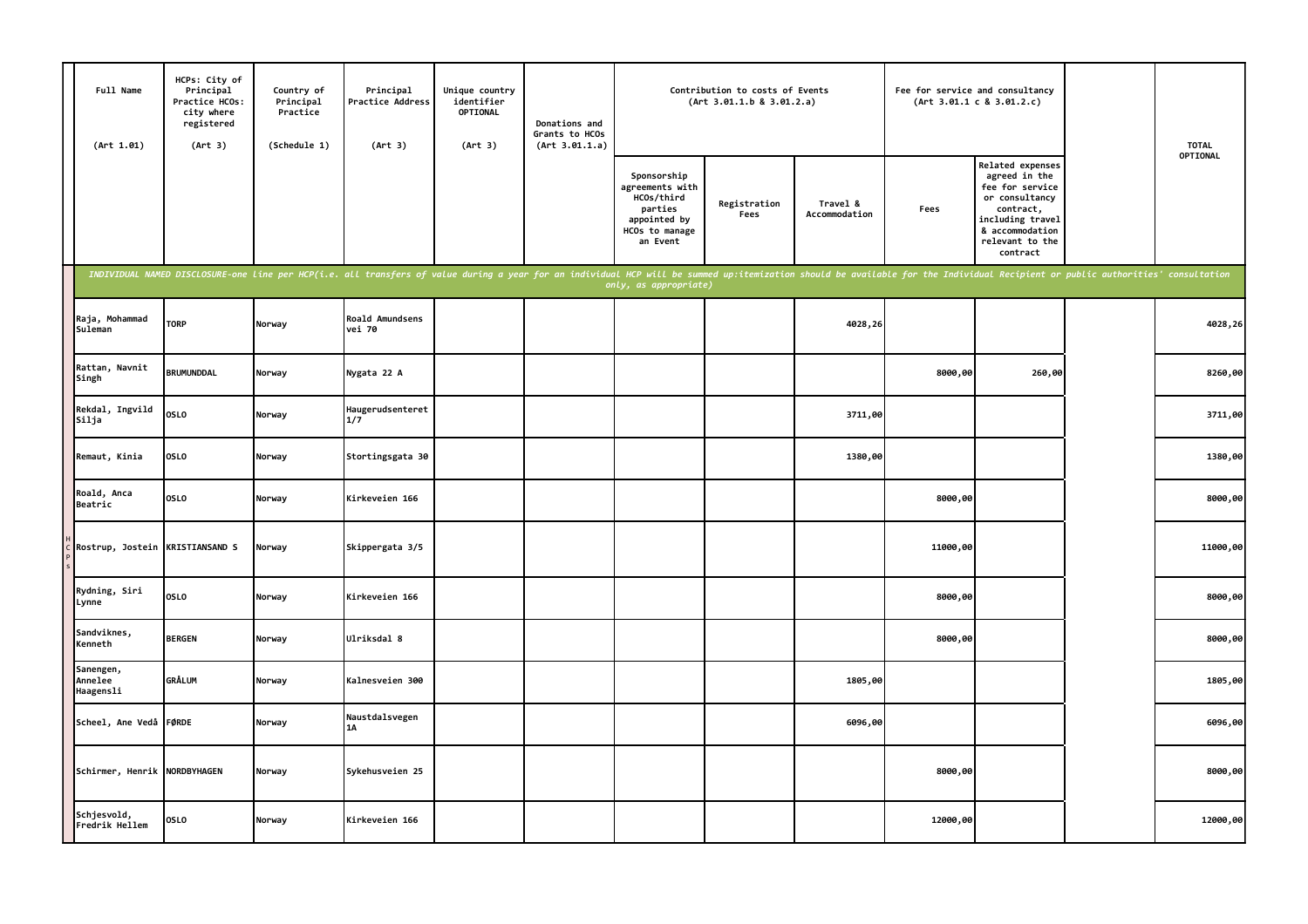| Full Name<br>(Art 1.01)  | HCPs: City of<br>Principal<br>Practice HCOs:<br>city where<br>registered<br>(Art 3) | Country of<br>Principal<br>Practice<br>(Schedule 1) | Principal<br>Practice Address<br>(Art 3)                                                                                                                                                                                       | Unique country<br>identifier<br>OPTIONAL<br>(Art 3) | Donations and<br>Grants to HCOs<br>(Art 3.01.1.a) | Contribution to costs of Events<br>(Art 3.01.1.b 8 3.01.2.a)                                          |                      |                           |          | Fee for service and consultancy<br>(Art 3.01.1 c 8 3.01.2.c)                                                                                                     | <b>TOTAL</b><br>OPTIONAL |
|--------------------------|-------------------------------------------------------------------------------------|-----------------------------------------------------|--------------------------------------------------------------------------------------------------------------------------------------------------------------------------------------------------------------------------------|-----------------------------------------------------|---------------------------------------------------|-------------------------------------------------------------------------------------------------------|----------------------|---------------------------|----------|------------------------------------------------------------------------------------------------------------------------------------------------------------------|--------------------------|
|                          |                                                                                     |                                                     |                                                                                                                                                                                                                                |                                                     |                                                   | Sponsorship<br>agreements with<br>HCOs/third<br>parties<br>appointed by<br>HCOs to manage<br>an Event | Registration<br>Fees | Travel &<br>Accommodation | Fees     | <b>Related expenses</b><br>agreed in the<br>fee for service<br>or consultancy<br>contract,<br>including travel<br>& accommodation<br>relevant to the<br>contract |                          |
|                          |                                                                                     |                                                     | INDIVIDUAL NAMED DISCLOSURE-one line per HCP(i.e. all transfers of value during a year for an individual HCP will be summed up:itemization should be available for the Individual Recipient or public authorities' consultatio |                                                     |                                                   | only, as appropriate)                                                                                 |                      |                           |          |                                                                                                                                                                  |                          |
| Selen, Berit E.          | <b>ELVERUM</b>                                                                      | Norway                                              | Kirkeveien 31                                                                                                                                                                                                                  |                                                     |                                                   |                                                                                                       |                      |                           | 4020,00  |                                                                                                                                                                  | 4020,00                  |
| Simonsen,<br>Cecilia     | <b>DRAMMEN</b>                                                                      | Norway                                              | Dronninggt. 28                                                                                                                                                                                                                 |                                                     |                                                   |                                                                                                       |                      |                           | 10000,00 | 397,00                                                                                                                                                           | 10397,00                 |
| Skanke, Frode            | <b>RØROS</b>                                                                        | Norway                                              | Øverhagaen 15                                                                                                                                                                                                                  |                                                     |                                                   |                                                                                                       |                      |                           | 8000,00  |                                                                                                                                                                  | 8000,00                  |
| Skår, Anne-Britt BERGEN  |                                                                                     | Norway                                              | Jonas Lies vei<br>65                                                                                                                                                                                                           |                                                     |                                                   |                                                                                                       |                      |                           | 5000,00  |                                                                                                                                                                  | 5000,00                  |
| Songe-Møller,<br>Silje   | <b>GRÅLUM</b>                                                                       | Norway                                              | Kalnesveien 300                                                                                                                                                                                                                |                                                     |                                                   |                                                                                                       |                      |                           | 8000,00  |                                                                                                                                                                  | 8000,00                  |
| Sørbye, Halfdan          | <b>BERGEN</b>                                                                       | Norway                                              | Jonas Lies vei<br>65                                                                                                                                                                                                           |                                                     |                                                   |                                                                                                       |                      |                           | 17828,00 |                                                                                                                                                                  | 17828,00                 |
| Sørland, Nils            | Nordfjordeid                                                                        | Norway                                              | Bøen 5                                                                                                                                                                                                                         |                                                     |                                                   |                                                                                                       |                      | 1415,00                   |          |                                                                                                                                                                  | 1415,00                  |
| Storaas, Torgeir BERGEN  |                                                                                     | Norway                                              | Jonas Lies vei<br>65                                                                                                                                                                                                           |                                                     |                                                   |                                                                                                       |                      |                           | 7000,00  |                                                                                                                                                                  | 7000,00                  |
| Stovner, Lars<br>Jacob   | <b>TRONDHEIM</b>                                                                    | Norway                                              | Harald Hardrådes<br>gate 5                                                                                                                                                                                                     |                                                     |                                                   |                                                                                                       |                      |                           | 10000,00 |                                                                                                                                                                  | 10000,00                 |
| Strand, Anders<br>Sandbu | <b>ELVERUM</b>                                                                      | Norway                                              | Kirkeveien 31                                                                                                                                                                                                                  |                                                     |                                                   |                                                                                                       |                      |                           | 8000,00  |                                                                                                                                                                  | 8000,00                  |
| Sundal,<br>Christina H.  | <b>LILLESTRØM</b>                                                                   | Norway                                              | Storgata 14A                                                                                                                                                                                                                   |                                                     |                                                   |                                                                                                       |                      |                           | 6000,00  |                                                                                                                                                                  | 6000,00                  |
| Svingen, Gard<br>Frodahl | <b>BERGEN</b>                                                                       | Norway                                              | Jonas Lies vei<br>65                                                                                                                                                                                                           |                                                     |                                                   |                                                                                                       |                      |                           | 8000,00  |                                                                                                                                                                  | 8000,00                  |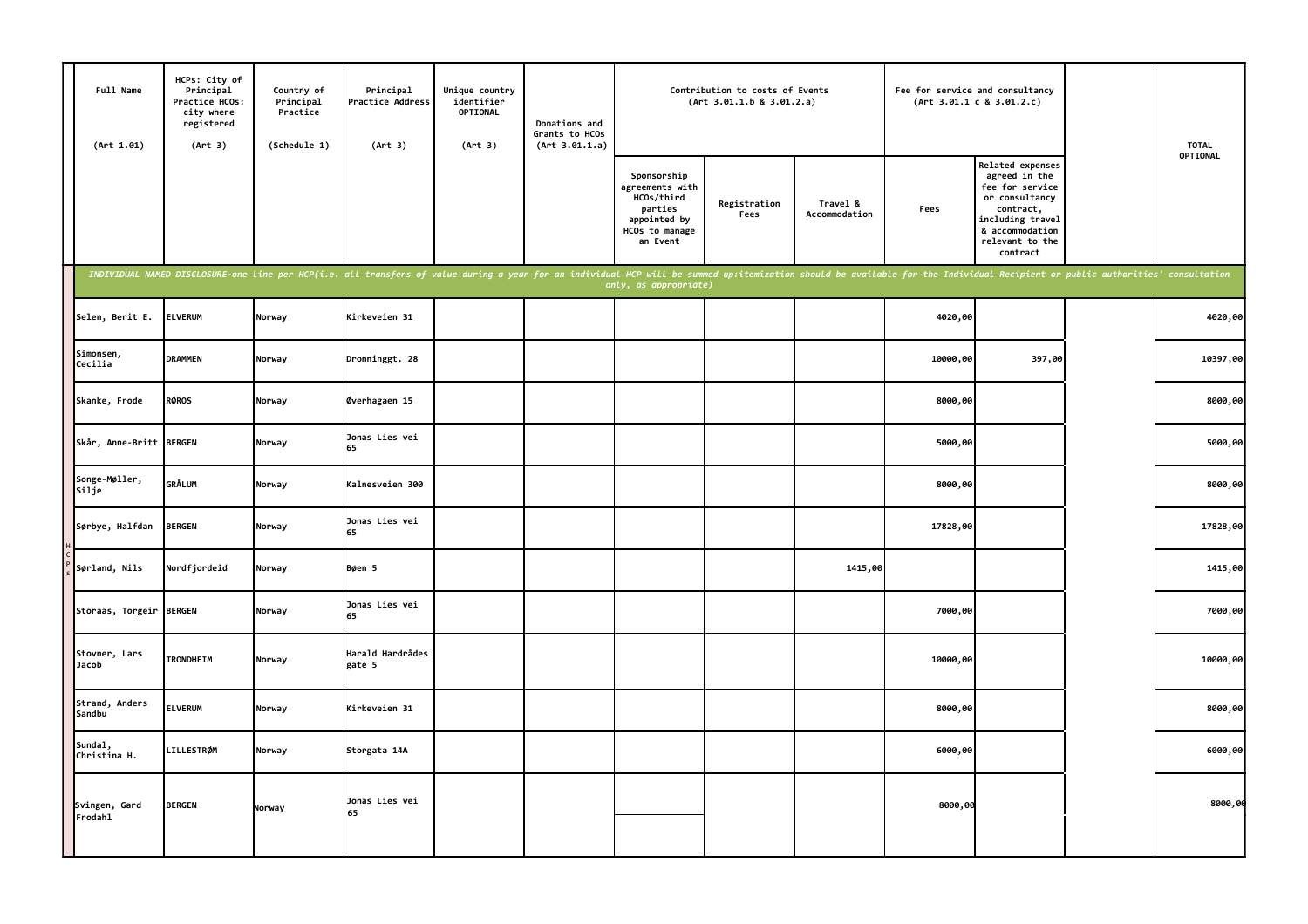| Full Name<br>(Art 1.01)                  | HCPs: City of<br>Principal<br>Practice HCOs:<br>city where<br>registered<br>(Art 3) | Country of<br>Principal<br>Practice<br>(Schedule 1) | Principal<br><b>Practice Address</b><br>(Art 3)                                                                                                                                                                                | Unique country<br>identifier<br>OPTIONAL<br>(Art 3) | Donations and<br>Grants to HCOs<br>(Art 3.01.1.a) |                                                                                                       | Contribution to costs of Events<br>(Art 3.01.1.b 8 3.01.2.a) |                           | Fee for service and consultancy | (Art 3.01.1 c 8 3.01.2.c)                                                                                                                                        | <b>TOTAL</b> |
|------------------------------------------|-------------------------------------------------------------------------------------|-----------------------------------------------------|--------------------------------------------------------------------------------------------------------------------------------------------------------------------------------------------------------------------------------|-----------------------------------------------------|---------------------------------------------------|-------------------------------------------------------------------------------------------------------|--------------------------------------------------------------|---------------------------|---------------------------------|------------------------------------------------------------------------------------------------------------------------------------------------------------------|--------------|
|                                          |                                                                                     |                                                     |                                                                                                                                                                                                                                |                                                     |                                                   | Sponsorship<br>agreements with<br>HCOs/third<br>parties<br>appointed by<br>HCOs to manage<br>an Event | Registration<br>Fees                                         | Travel &<br>Accommodation | Fees                            | <b>Related expenses</b><br>agreed in the<br>fee for service<br>or consultancy<br>contract,<br>including travel<br>& accommodation<br>relevant to the<br>contract | OPTIONAL     |
|                                          |                                                                                     |                                                     | INDIVIDUAL NAMED DISCLOSURE-one line per HCP(i.e. all transfers of value during a year for an individual HCP will be summed up:itemization should be available for the Individual Recipient or public authorities' consultatio |                                                     |                                                   | only, as appropriate)                                                                                 |                                                              |                           |                                 |                                                                                                                                                                  |              |
| Telneset, Torunn TRONDHEIM               |                                                                                     | Norway                                              | Olav Trygvasons<br>gate 14                                                                                                                                                                                                     |                                                     |                                                   |                                                                                                       |                                                              | 3799,00                   |                                 |                                                                                                                                                                  | 3799,00      |
| Thiis-Evensen,<br>Espen                  | OSLO                                                                                | Norway                                              | Sognsvannsveien<br>20                                                                                                                                                                                                          |                                                     |                                                   |                                                                                                       |                                                              |                           | 10000,00                        | 604,00                                                                                                                                                           | 10604,00     |
| Tobiasson,<br>Kristian                   | <b>SKIEN</b>                                                                        | Norway                                              | Ulefossveien 55                                                                                                                                                                                                                |                                                     |                                                   |                                                                                                       |                                                              |                           | 7000,00                         |                                                                                                                                                                  | 7000,00      |
| Tønsberg, Eva<br>Astrid                  | OSLO                                                                                | Norway                                              | Wergelandsveien                                                                                                                                                                                                                |                                                     |                                                   |                                                                                                       |                                                              | 1380,00                   |                                 |                                                                                                                                                                  | 1380,00      |
| Tonstad, Serena                          | <b>OSLO</b>                                                                         | Norway                                              | Trondheimsveien<br>235                                                                                                                                                                                                         |                                                     |                                                   |                                                                                                       |                                                              |                           | 9000,00                         |                                                                                                                                                                  | 9000,00      |
| Torkildsen,<br>Øivind Fredrik<br>Grytten | <b>BERGEN</b>                                                                       | Norway                                              | Jonas Lies vei<br>65                                                                                                                                                                                                           |                                                     |                                                   |                                                                                                       |                                                              |                           | 87171,72                        | 2429,00                                                                                                                                                          | 89600,72     |
| Tran, Hoa Thi<br>Tuyet                   | <b>NORDBYHAGEN</b>                                                                  | Norway                                              | Sykehusveien 25                                                                                                                                                                                                                |                                                     |                                                   |                                                                                                       |                                                              |                           | 4000,00                         |                                                                                                                                                                  | 4000,00      |
| Tronvik, Erling<br>Andreas               | <b>TRONDHEIM</b>                                                                    | Norway                                              | Harald Hardrådes<br>gate 5                                                                                                                                                                                                     |                                                     |                                                   |                                                                                                       |                                                              |                           | 16000,00                        |                                                                                                                                                                  | 16000,00     |
| Tvedt, Tor<br>Henrik                     | <b>BERGEN</b>                                                                       | Norway                                              | Jonas Lies vei<br>65                                                                                                                                                                                                           |                                                     |                                                   |                                                                                                       |                                                              |                           | 5000,00                         |                                                                                                                                                                  | 5000,00      |
| Tysnes,<br>Ole-Bjørn                     | <b>BERGEN</b>                                                                       | Norway                                              | Jonas Lies vei<br>65                                                                                                                                                                                                           |                                                     |                                                   |                                                                                                       |                                                              |                           | 10000,00                        | 4620,00                                                                                                                                                          | 14620,00     |
| Valnes, Hans<br>Petter                   | <b>FREDRIKSTAD</b>                                                                  | Norway                                              | Vestre<br>Frydenbergvei 4                                                                                                                                                                                                      |                                                     |                                                   |                                                                                                       |                                                              | 1380,00                   |                                 |                                                                                                                                                                  | 1380,00      |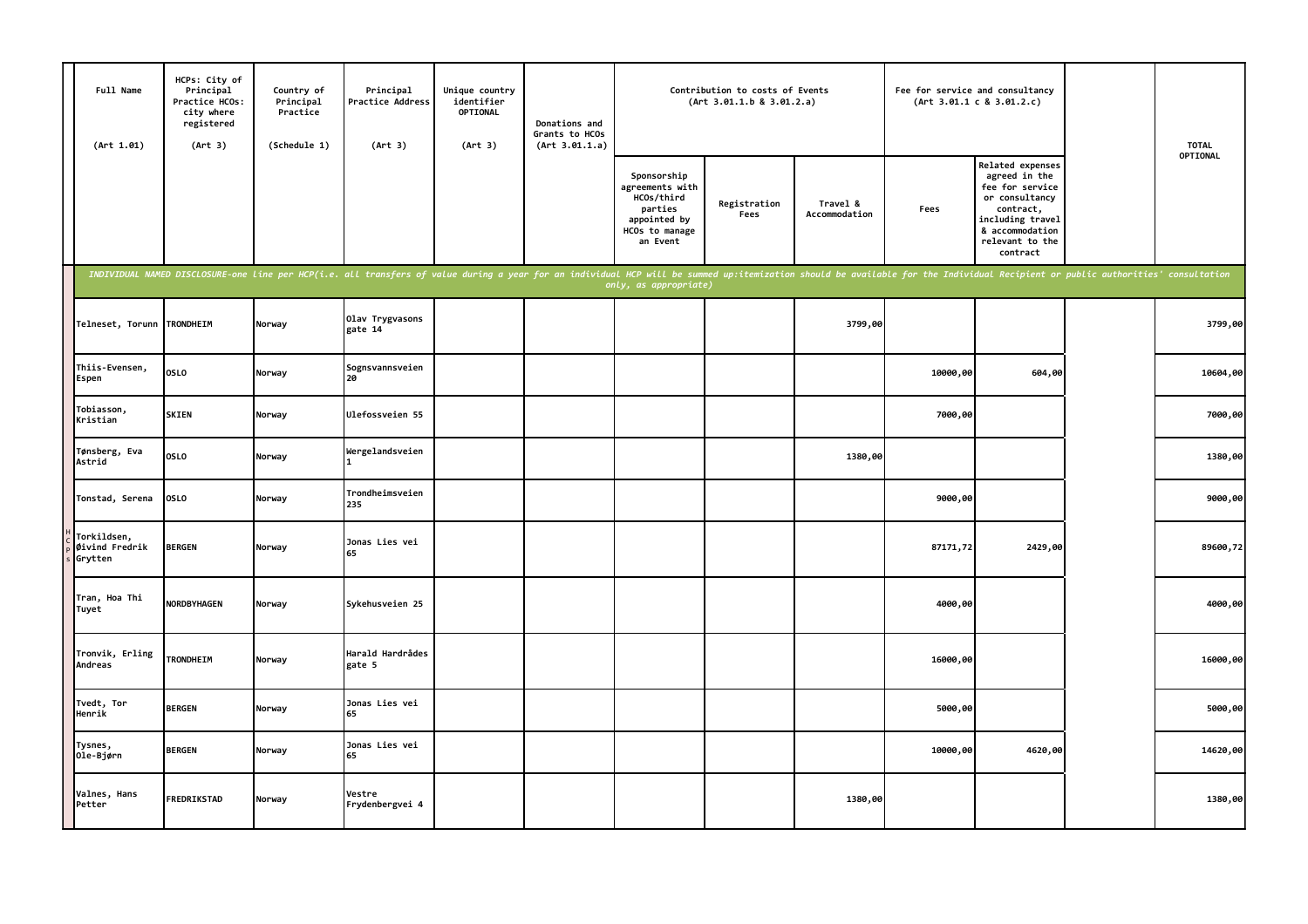| Full Name<br>(Art 1.01)                 | HCPs: City of<br>Principal<br>Practice HCOs:<br>city where<br>registered<br>(Art 3) | Country of<br>Principal<br>Practice<br>(Schedule 1) | Principal<br><b>Practice Address</b><br>(Art 3)                                                                                                                                                                                | Unique country<br>identifier<br>OPTIONAL<br>(Art 3) | Donations and<br>Grants to HCOs<br>(Art 3.01.1.a) | Contribution to costs of Events<br>(Art 3.01.1.b 8 3.01.2.a)                                          |                      |                           | Fee for service and consultancy<br>(Art 3.01.1 c 8 3.01.2.c) |                                                                                                                                                           | <b>TOTAL</b><br>OPTIONAL |
|-----------------------------------------|-------------------------------------------------------------------------------------|-----------------------------------------------------|--------------------------------------------------------------------------------------------------------------------------------------------------------------------------------------------------------------------------------|-----------------------------------------------------|---------------------------------------------------|-------------------------------------------------------------------------------------------------------|----------------------|---------------------------|--------------------------------------------------------------|-----------------------------------------------------------------------------------------------------------------------------------------------------------|--------------------------|
|                                         |                                                                                     |                                                     |                                                                                                                                                                                                                                |                                                     |                                                   | Sponsorship<br>agreements with<br>HCOs/third<br>parties<br>appointed by<br>HCOs to manage<br>an Event | Registration<br>Fees | Travel &<br>Accommodation | Fees                                                         | Related expenses<br>agreed in the<br>fee for service<br>or consultancy<br>contract,<br>including travel<br>& accommodation<br>relevant to the<br>contract |                          |
|                                         |                                                                                     |                                                     | INDIVIDUAL NAMED DISCLOSURE-one line per HCP(i.e. all transfers of value during a year for an individual HCP will be summed up:itemization should be available for the Individual Recipient or public authorities' consultatio |                                                     |                                                   | only, as appropriate)                                                                                 |                      |                           |                                                              |                                                                                                                                                           |                          |
| Valør, Eli<br>Johnsen                   | <b>TRONDHEIM</b>                                                                    | Norway                                              | Olav Trygvasons<br>gate 14                                                                                                                                                                                                     |                                                     |                                                   |                                                                                                       |                      | 4910,00                   |                                                              |                                                                                                                                                           | 4910,00                  |
| Veer, Ernst                             | <b>ARENDAL</b>                                                                      | Norway                                              | Langbryggen 19c                                                                                                                                                                                                                |                                                     |                                                   |                                                                                                       |                      | 1380,00                   |                                                              |                                                                                                                                                           | 1380,00                  |
| Vesterbekkmo,<br>Elisabeth<br>Kleivhaug | <b>TRONDHEIM</b>                                                                    | Norway                                              | Prinsesse<br>Kristinas gate 3                                                                                                                                                                                                  |                                                     |                                                   |                                                                                                       |                      |                           | 5400,00                                                      |                                                                                                                                                           | 5400,00                  |
| Vetvik, Kjersti                         | <b>NORDBYHAGEN</b>                                                                  | Norway                                              | Sykehusveien 25                                                                                                                                                                                                                |                                                     |                                                   |                                                                                                       |                      |                           | 25000,00                                                     |                                                                                                                                                           | 25000,00                 |
| Vikse, Jens                             | <b>STAVANGER</b>                                                                    | Norway                                              | Gerd-Ragna Bloch<br>Thorsens gate 8                                                                                                                                                                                            |                                                     |                                                   |                                                                                                       |                      | 3096,00                   | 7000,00                                                      |                                                                                                                                                           | 10096,00                 |
| Waage, Anders                           | <b>TRONDHEIM</b>                                                                    | Norway                                              | Prinsesse<br>Kristinas gate 1                                                                                                                                                                                                  |                                                     |                                                   |                                                                                                       |                      |                           | 8000,00                                                      |                                                                                                                                                           | 8000,00                  |
| Weis-Fogh, Najda GRÅLUM                 |                                                                                     | Norway                                              | Kalnesveien 300                                                                                                                                                                                                                |                                                     |                                                   |                                                                                                       |                      | 3210,00                   |                                                              |                                                                                                                                                           | 3210,00                  |
| Weis-Fogh,<br>Troels                    | <b>FREDRIKSTAD</b>                                                                  | Norway                                              | Christianslund<br>allé 4                                                                                                                                                                                                       |                                                     |                                                   |                                                                                                       |                      | 3310,00                   |                                                              |                                                                                                                                                           | 3310,00                  |
| Wiik, Anne<br>Varden                    | GRÅLUM                                                                              | Norway                                              | Kalnesveien 300                                                                                                                                                                                                                |                                                     |                                                   |                                                                                                       |                      | 4136,00                   |                                                              |                                                                                                                                                           | 4136,00                  |
| Wilhelmsen,<br>Ingvard                  | <b>BERGEN</b>                                                                       | Norway                                              | Ulriksdal 8                                                                                                                                                                                                                    |                                                     |                                                   |                                                                                                       |                      |                           | 19065,00                                                     |                                                                                                                                                           | 19065,00                 |
| Wisth, Annette                          | <b>BODØ</b>                                                                         | Norway                                              | Parkveien 95                                                                                                                                                                                                                   |                                                     |                                                   |                                                                                                       |                      |                           | 2400,00                                                      |                                                                                                                                                           | 2400,00                  |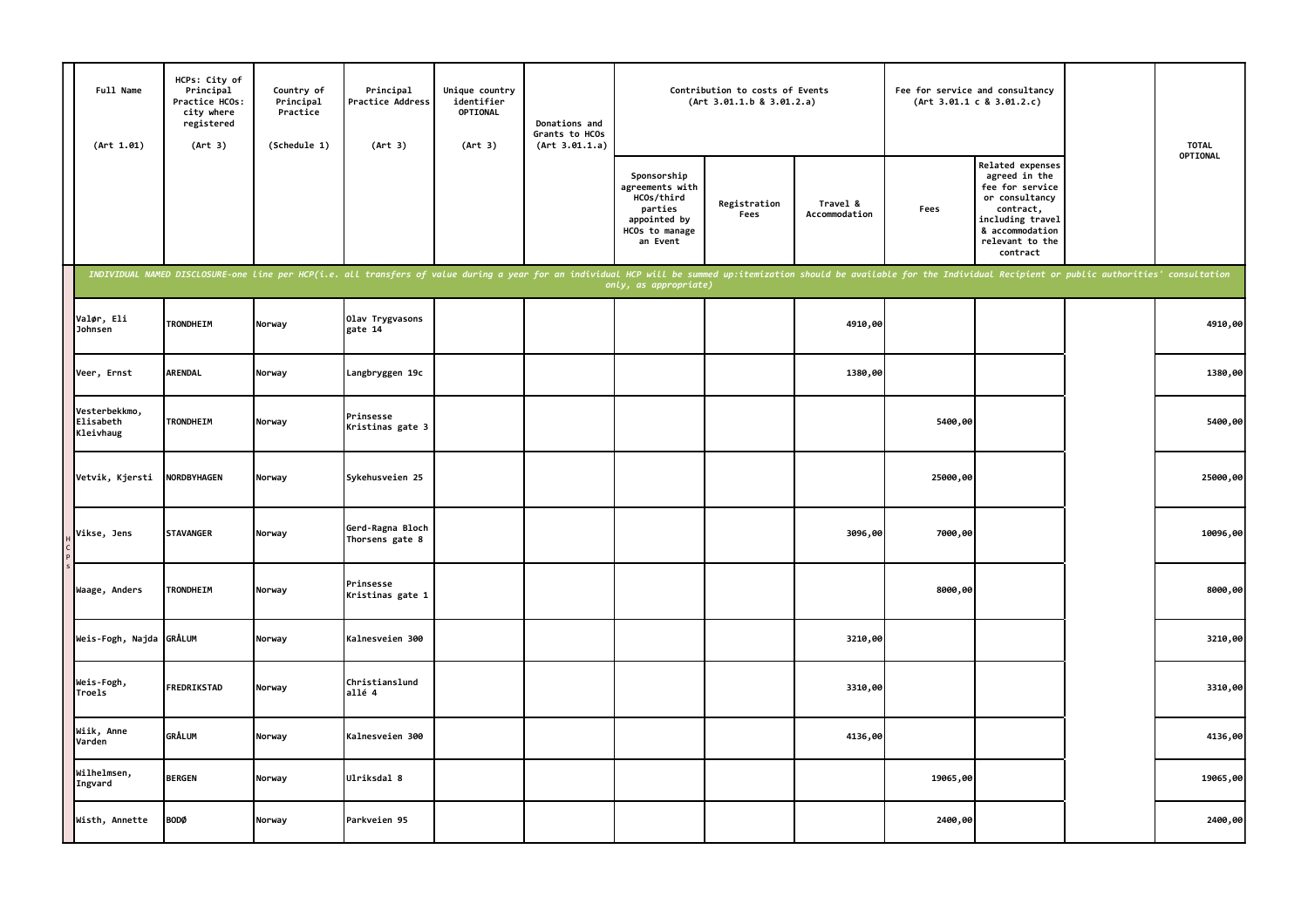|                                                                                                                            | Full Name<br>(Art 1.01)                                 | HCPs: City of<br>Principal<br>Practice HCOs:<br>city where<br>registered<br>(Art 3) | Country of<br>Principal<br>Practice<br>(Schedule 1) | Principal<br><b>Practice Address</b><br>(Art 3)                                                                                                                                                                                | Unique country<br>identifier<br>OPTIONAL<br>(Art 3) | Donations and<br>Grants to HCOs<br>(Art 3.01.1.a) | Contribution to costs of Events<br>(Art 3.01.1.b 8 3.01.2.a)                                             |                      |                           | Fee for service and consultancy | (Art 3.01.1 c 8 3.01.2.c)                                                                                                                                 | <b>TOTAL</b><br>OPTIONAL |
|----------------------------------------------------------------------------------------------------------------------------|---------------------------------------------------------|-------------------------------------------------------------------------------------|-----------------------------------------------------|--------------------------------------------------------------------------------------------------------------------------------------------------------------------------------------------------------------------------------|-----------------------------------------------------|---------------------------------------------------|----------------------------------------------------------------------------------------------------------|----------------------|---------------------------|---------------------------------|-----------------------------------------------------------------------------------------------------------------------------------------------------------|--------------------------|
|                                                                                                                            |                                                         |                                                                                     |                                                     |                                                                                                                                                                                                                                |                                                     |                                                   | Sponsorship<br>agreements with<br>HCOs/third<br>parties<br>appointed by<br>HCOs to manage<br>an Event    | Registration<br>Fees | Travel &<br>Accommodation | Fees                            | Related expenses<br>agreed in the<br>fee for service<br>or consultancy<br>contract,<br>including travel<br>& accommodation<br>relevant to the<br>contract |                          |
|                                                                                                                            |                                                         |                                                                                     |                                                     | INDIVIDUAL NAMED DISCLOSURE-one line per HCP(i.e. all transfers of value during a year for an individual HCP will be summed up:itemization should be available for the Individual Recipient or public authorities' consultatio |                                                     |                                                   | only, as appropriate)                                                                                    |                      |                           |                                 |                                                                                                                                                           |                          |
|                                                                                                                            | Zahid, Wasim                                            | <b>DRAMMEN</b>                                                                      | Norway                                              | Dronninggt. 28                                                                                                                                                                                                                 |                                                     |                                                   |                                                                                                          |                      |                           | 12000,00                        |                                                                                                                                                           | 12000,00                 |
|                                                                                                                            | Zuleron, Aija                                           | <b>NORDBYHAGEN</b>                                                                  | Norway                                              | Sykehusveien 25                                                                                                                                                                                                                |                                                     |                                                   |                                                                                                          |                      |                           | 12000,00                        |                                                                                                                                                           | 12000,00                 |
|                                                                                                                            |                                                         |                                                                                     |                                                     |                                                                                                                                                                                                                                |                                                     |                                                   | OTHER, NOT INCLUDED ABOVE-where information cannot be disclosed on an individual basis for legal reasons |                      |                           |                                 |                                                                                                                                                           |                          |
|                                                                                                                            |                                                         |                                                                                     |                                                     | Aggregate amount attributable to transfers of value to such Recipients - Art 3.02                                                                                                                                              |                                                     |                                                   |                                                                                                          |                      | 17063,00                  | 92061,60                        | 13128,05                                                                                                                                                  | 122252,65                |
|                                                                                                                            | Number of Recipients in aggregate disclosure - Art 3.02 |                                                                                     |                                                     |                                                                                                                                                                                                                                |                                                     |                                                   |                                                                                                          |                      |                           |                                 |                                                                                                                                                           | 11                       |
| of the number of Recipients included in the aggregate disclosure in the total number<br>of Recipients disclosed - Art 3.02 |                                                         |                                                                                     |                                                     |                                                                                                                                                                                                                                |                                                     |                                                   |                                                                                                          |                      | 6,67                      | 5,15                            | 10,81                                                                                                                                                     |                          |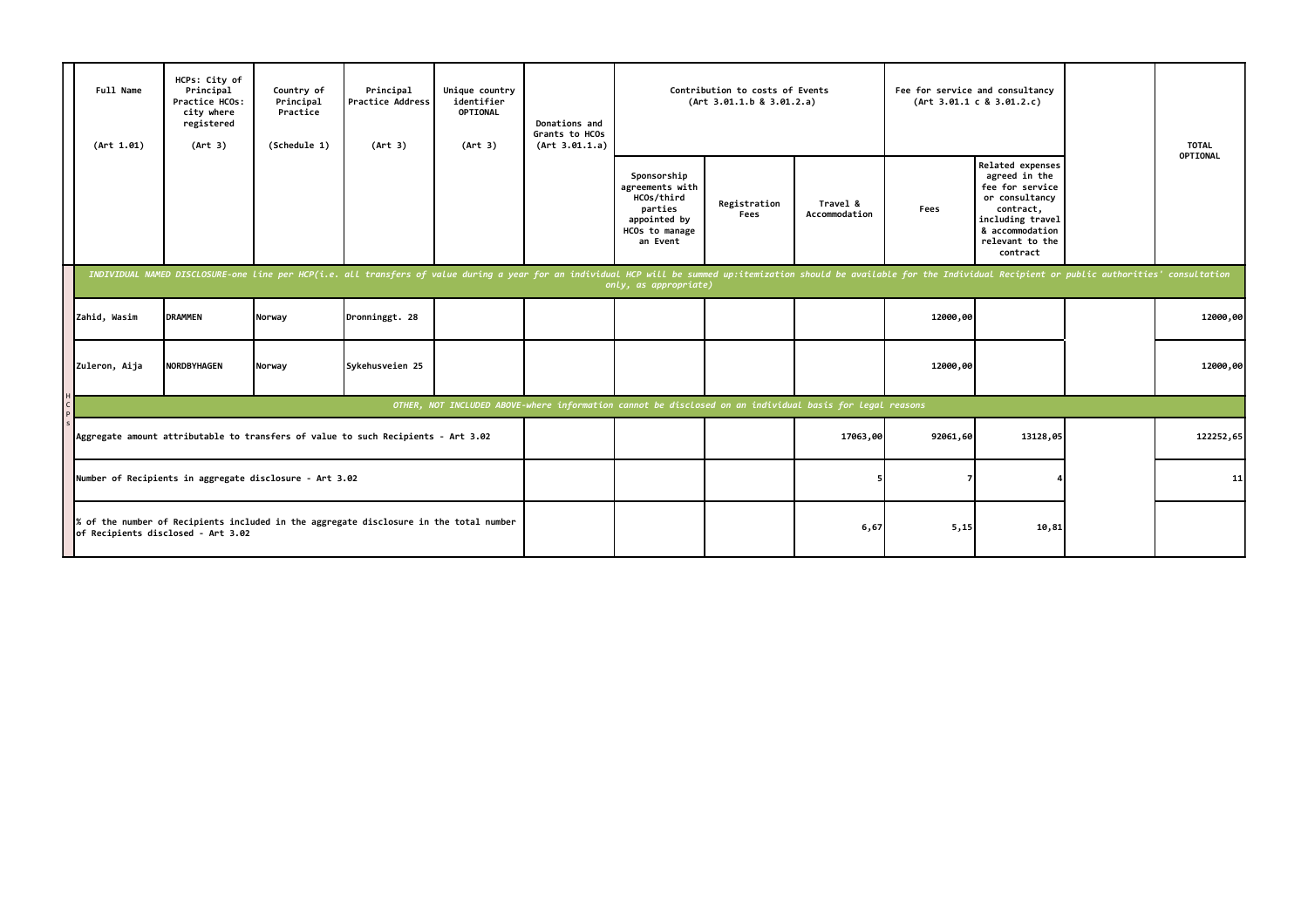| Full Name<br>(Art 1.01)                      | HCPs: City of<br>Principal<br>Practice HCOs:<br>city where<br>registered<br>(Art 3) | Country of<br>Principal<br>Practice<br>(Schedule 1) | Principal<br>Practice Address<br>(Art 3)                                                                                                                                                                                       | Unique country<br>identifier<br>OPTIONAL<br>(Art 3) | Donations and<br>Grants to HCOs<br>(Art 3.01.1.a) | Contribution to costs of Events<br>(Art 3.01.1.b 8 3.01.2.a)                                          |                      |                           | Fee for service and consultancy | (Art 3.01.1 c 8 3.01.2.c)                                                                                                                                 | <b>TOTAL</b> |
|----------------------------------------------|-------------------------------------------------------------------------------------|-----------------------------------------------------|--------------------------------------------------------------------------------------------------------------------------------------------------------------------------------------------------------------------------------|-----------------------------------------------------|---------------------------------------------------|-------------------------------------------------------------------------------------------------------|----------------------|---------------------------|---------------------------------|-----------------------------------------------------------------------------------------------------------------------------------------------------------|--------------|
|                                              |                                                                                     |                                                     |                                                                                                                                                                                                                                |                                                     |                                                   | Sponsorship<br>agreements with<br>HCOs/third<br>parties<br>appointed by<br>HCOs to manage<br>an Event | Registration<br>Fees | Travel &<br>Accommodation | Fees                            | Related expenses<br>agreed in the<br>fee for service<br>or consultancy<br>contract,<br>including travel<br>& accommodation<br>relevant to the<br>contract | OPTIONAL     |
|                                              |                                                                                     |                                                     | INDIVIDUAL NAMED DISCLOSURE-one line per HCO(i.e. all transfers of value during a year for an individual HCO will be summed up:itemization should be available for the Individual Recipient or public authorities' consultatio |                                                     |                                                   | only, as appropriate)                                                                                 |                      |                           |                                 |                                                                                                                                                           |              |
| Anne Christine<br>Poole AS                   | <b>OSLO</b>                                                                         | Norway                                              | Stenersgata 1A<br>4. etg.                                                                                                                                                                                                      |                                                     |                                                   |                                                                                                       |                      |                           | 28560,00                        |                                                                                                                                                           | 28560,00     |
| <b>CAGRO AS</b>                              | <b>OSLO</b>                                                                         | Norway                                              | Tennisveien 19                                                                                                                                                                                                                 |                                                     |                                                   |                                                                                                       |                      | 1590,00                   | 11306,00                        |                                                                                                                                                           | 12896,00     |
| Cardiocon AS                                 | <b>OSLO</b>                                                                         | Norway                                              | Seterveien 3 E                                                                                                                                                                                                                 |                                                     |                                                   |                                                                                                       |                      |                           | 8000,00                         |                                                                                                                                                           | 8000,00      |
| Norsk forening<br>for dermatologi<br>og ven  | <b>OSLO</b>                                                                         | Norway                                              | Postboks 1<br>Holmenkollen                                                                                                                                                                                                     |                                                     | 85000,00                                          |                                                                                                       |                      |                           |                                 |                                                                                                                                                           | 85000,00     |
| Helse Bergen HF<br>Haukeland Univ<br>sykehus | <b>BERGEN</b>                                                                       | Norway                                              | Jonas Lies vei<br>65                                                                                                                                                                                                           |                                                     | 50000,00                                          | 630,00                                                                                                |                      |                           |                                 |                                                                                                                                                           | 50630,00     |
| Herosa A/S                                   | <b>ASKER</b>                                                                        | Norway                                              | Orestien 17B                                                                                                                                                                                                                   |                                                     |                                                   |                                                                                                       |                      |                           | 8000,00                         |                                                                                                                                                           | 8000,00      |
| H.P. Gullestad                               | <b>OSLO</b>                                                                         | Norway                                              | Svensenga 146                                                                                                                                                                                                                  |                                                     |                                                   |                                                                                                       |                      |                           | 10500,00                        |                                                                                                                                                           | 10500,00     |
| Hudlege Jon<br>Anders Halvorsen              | <b>OSLO</b>                                                                         | Norway                                              | Damplassen 25                                                                                                                                                                                                                  |                                                     |                                                   |                                                                                                       |                      |                           | 7000,00                         |                                                                                                                                                           | 7000,00      |
| Kjetil<br>Retterstøl                         | <b>OSLO</b>                                                                         | Norway                                              | Nordseterveien<br>22B                                                                                                                                                                                                          |                                                     |                                                   |                                                                                                       |                      |                           | 3000,00                         |                                                                                                                                                           | 3000,00      |
| Knudsrød<br>Rådgivning AS                    | <b>TØNSBERG</b>                                                                     | Norway                                              | Solefallveien 8                                                                                                                                                                                                                |                                                     |                                                   |                                                                                                       |                      |                           | 8000,00                         |                                                                                                                                                           | 8000,00      |
| Lungeservice<br>Fredrikstad S Ø<br>Jørstad   | FREDRIKSTAD                                                                         | Norway                                              | Nygaardsgata 3                                                                                                                                                                                                                 |                                                     |                                                   |                                                                                                       |                      |                           | 8000,00                         |                                                                                                                                                           | 8000,00      |
| Medical<br>Consulting AS                     | <b>OSLO</b>                                                                         | Norway                                              | Oscars gate 73                                                                                                                                                                                                                 |                                                     |                                                   |                                                                                                       |                      |                           | 16000,00                        |                                                                                                                                                           | 16000,00     |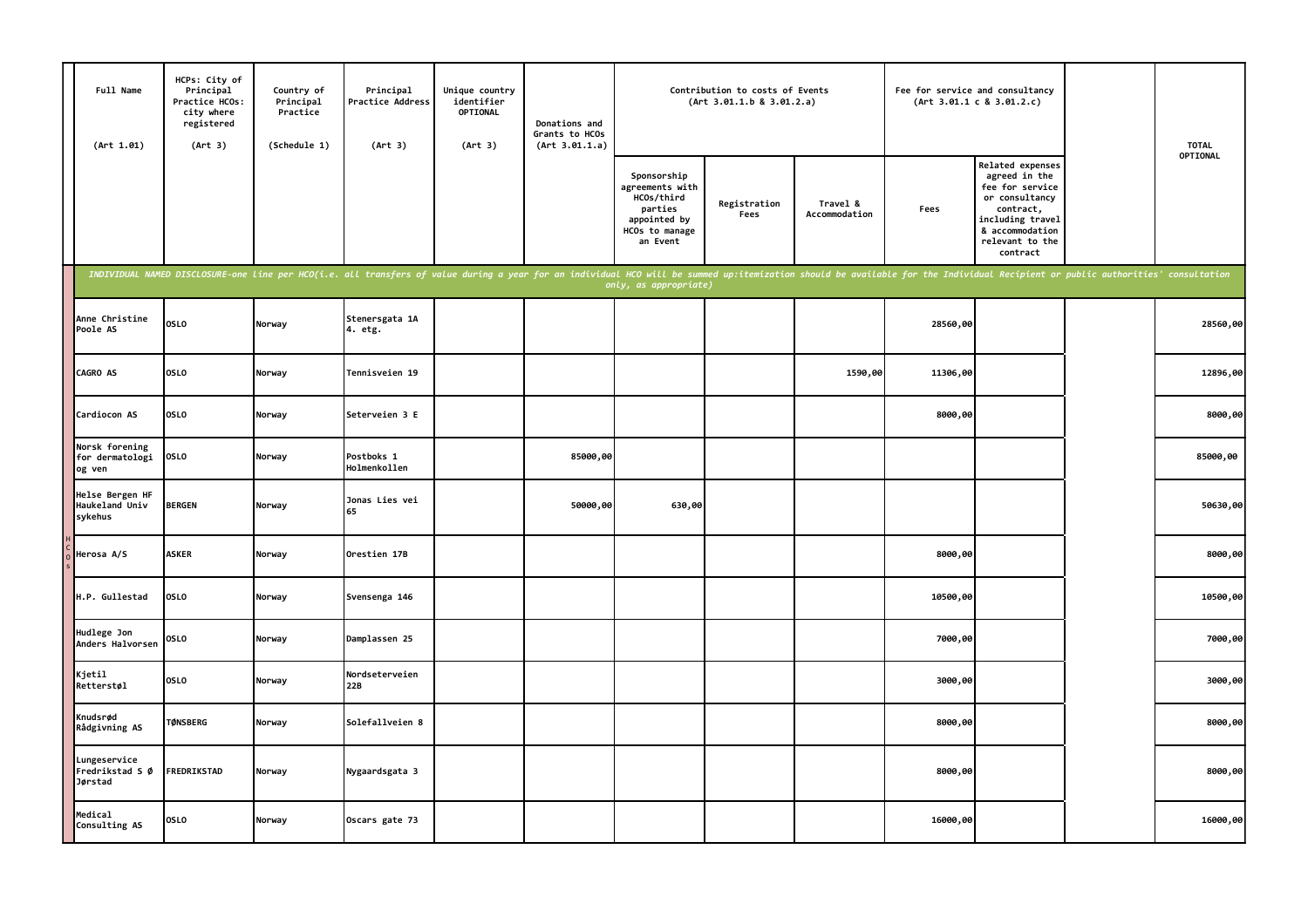| Full Name<br>(Art 1.01)                 | HCPs: City of<br>Principal<br>Practice HCOs:<br>city where<br>registered<br>(Art 3) | Country of<br>Principal<br>Practice<br>(Schedule 1) | Principal<br>Practice Address<br>(Art 3)                                                                                                                                                                                       | Unique country<br>identifier<br>OPTIONAL<br>(Art 3) | Donations and<br>Grants to HCOs<br>(Art 3.01.1.a) |                                                                                                       | Contribution to costs of Events<br>(Art 3.01.1.b 8 3.01.2.a) |                           | Fee for service and consultancy | (Art 3.01.1 c 8 3.01.2.c)                                                                                                                                 | <b>TOTAL</b> |
|-----------------------------------------|-------------------------------------------------------------------------------------|-----------------------------------------------------|--------------------------------------------------------------------------------------------------------------------------------------------------------------------------------------------------------------------------------|-----------------------------------------------------|---------------------------------------------------|-------------------------------------------------------------------------------------------------------|--------------------------------------------------------------|---------------------------|---------------------------------|-----------------------------------------------------------------------------------------------------------------------------------------------------------|--------------|
|                                         |                                                                                     |                                                     |                                                                                                                                                                                                                                |                                                     |                                                   | Sponsorship<br>agreements with<br>HCOs/third<br>parties<br>appointed by<br>HCOs to manage<br>an Event | Registration<br>Fees                                         | Travel &<br>Accommodation | Fees                            | Related expenses<br>agreed in the<br>fee for service<br>or consultancy<br>contract,<br>including travel<br>& accommodation<br>relevant to the<br>contract | OPTIONAL     |
|                                         |                                                                                     |                                                     | INDIVIDUAL NAMED DISCLOSURE-one line per HCO(i.e. all transfers of value during a year for an individual HCO will be summed up:itemization should be available for the Individual Recipient or public authorities' consultatio |                                                     |                                                   | only, as appropriate)                                                                                 |                                                              |                           |                                 |                                                                                                                                                           |              |
| Norsk<br>cardiologisk<br>selskap        | <b>RANHEIM</b>                                                                      | Norway                                              | Huldervegen 5 A                                                                                                                                                                                                                |                                                     |                                                   | 30000,0                                                                                               |                                                              |                           |                                 |                                                                                                                                                           | 30000,00     |
| Norsk forening<br>for lungemedisin      | <b>OSLO</b>                                                                         | Norway                                              | Kirkegata 25                                                                                                                                                                                                                   |                                                     | 150000,00                                         |                                                                                                       |                                                              |                           |                                 |                                                                                                                                                           | 150000,00    |
| Norsk<br>nevrologisk<br>forening        | <b>BODØ</b>                                                                         | Norway                                              | Isbjørnveien 39                                                                                                                                                                                                                |                                                     | 250000,00                                         |                                                                                                       |                                                              |                           |                                 |                                                                                                                                                           | 250000,00    |
| Norsk onkologisk<br>forening            | <b>OSLO</b>                                                                         | Norway                                              | Kirkegata 25                                                                                                                                                                                                                   |                                                     |                                                   | 35000,00                                                                                              |                                                              |                           |                                 |                                                                                                                                                           | 35000,00     |
| Oslo Cancer<br><b>Cluster</b>           | <b>OSLO</b>                                                                         | Norway                                              | Ullernchausseen<br>64                                                                                                                                                                                                          |                                                     |                                                   | 401500,00                                                                                             |                                                              |                           |                                 |                                                                                                                                                           | 401500,00    |
| 0slo<br>universitetssyke Oslo<br>hus HF |                                                                                     | Norway                                              | Kirkeveien 166<br>Tårnbygget 1<br>etg.                                                                                                                                                                                         |                                                     |                                                   |                                                                                                       |                                                              |                           | 100950,00                       |                                                                                                                                                           | 100950,00    |
| Ossum<br>Legetjeneste AS                | <b>HØNEFOSS</b>                                                                     | Norway                                              | Hønengata 70                                                                                                                                                                                                                   |                                                     |                                                   |                                                                                                       |                                                              |                           | 7000,00                         |                                                                                                                                                           | 7000,00      |
| Revmatologisk<br>avd                    | <b>TROMSØ</b>                                                                       | Norway                                              | Hansine Hansens<br>veg 67                                                                                                                                                                                                      |                                                     |                                                   |                                                                                                       |                                                              |                           | 4000,00                         |                                                                                                                                                           | 4000,00      |
| Sørlandet<br>sykehus HF                 | <b>KRISTIANSAND S</b>                                                               | Norway                                              | Postboks 416                                                                                                                                                                                                                   |                                                     |                                                   |                                                                                                       |                                                              |                           | 4020,00                         |                                                                                                                                                           | 4020,00      |
| Sørlandets<br>Hudspesialist             | <b>LILLESAND</b>                                                                    | Norway                                              | Storgata 1C                                                                                                                                                                                                                    |                                                     |                                                   |                                                                                                       |                                                              |                           | 8000,00                         |                                                                                                                                                           | 8000,00      |
| Sykehuset<br>Østfold Kalnes             | <b>GRÅLUM</b>                                                                       | Norway                                              | Kalnesveien 300                                                                                                                                                                                                                |                                                     |                                                   |                                                                                                       |                                                              |                           | 8000,00                         |                                                                                                                                                           | 8000,00      |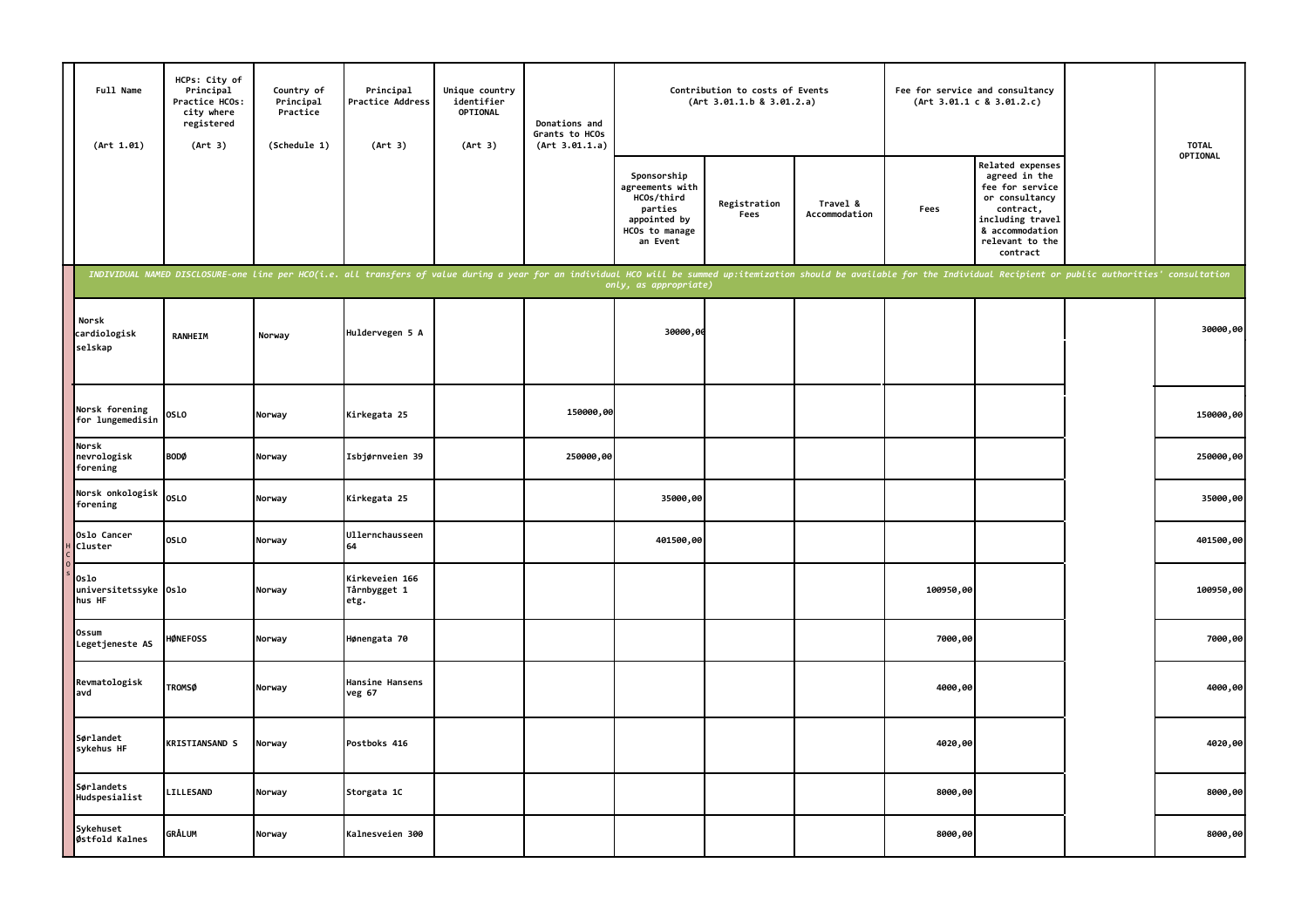|                                                                                                                              | Full Name<br>(Art 1.01)                 | HCPs: City of<br>Principal<br>Practice HCOs:<br>city where<br>registered<br>(Art 3) | Country of<br>Principal<br>Practice<br>(Schedule 1) | Principal<br><b>Practice Address</b><br>(Art 3)                                                                                                                                                                                | Unique country<br>identifier<br>OPTIONAL<br>(Art 3) | Donations and<br>Grants to HCOs<br>(Art 3.01.1.a) |                                                                                                          | Contribution to costs of Events<br>(Art 3.01.1.b 8 3.01.2.a) |                           |          | Fee for service and consultancy<br>(Art 3.01.1 c 8 3.01.2.c)                                                                                              | <b>TOTAL</b><br>OPTIONAL |
|------------------------------------------------------------------------------------------------------------------------------|-----------------------------------------|-------------------------------------------------------------------------------------|-----------------------------------------------------|--------------------------------------------------------------------------------------------------------------------------------------------------------------------------------------------------------------------------------|-----------------------------------------------------|---------------------------------------------------|----------------------------------------------------------------------------------------------------------|--------------------------------------------------------------|---------------------------|----------|-----------------------------------------------------------------------------------------------------------------------------------------------------------|--------------------------|
|                                                                                                                              |                                         |                                                                                     |                                                     |                                                                                                                                                                                                                                |                                                     |                                                   | Sponsorship<br>agreements with<br>HCOs/third<br>parties<br>appointed by<br>HCOs to manage<br>an Event    | Registration<br>Fees                                         | Travel &<br>Accommodation | Fees     | Related expenses<br>agreed in the<br>fee for service<br>or consultancy<br>contract,<br>including travel<br>& accommodation<br>relevant to the<br>contract |                          |
|                                                                                                                              |                                         |                                                                                     |                                                     | INDIVIDUAL NAMED DISCLOSURE-one line per HCO(i.e. all transfers of value during a year for an individual HCO will be summed up:itemization should be available for the Individual Recipient or public authorities' consultatio |                                                     |                                                   | only, as appropriate)                                                                                    |                                                              |                           |          |                                                                                                                                                           |                          |
|                                                                                                                              | Theis<br>Huldt-Nystrøm AS               | <b>INDERØY</b>                                                                      | Norway                                              | Hynne 2                                                                                                                                                                                                                        |                                                     |                                                   |                                                                                                          |                                                              |                           | 14610,00 |                                                                                                                                                           | 14610,00                 |
|                                                                                                                              | Vedeler AS -<br>Christian A.<br>Vedeler | <b>BERGEN</b>                                                                       | Norway                                              | Fjellveien 123                                                                                                                                                                                                                 |                                                     |                                                   |                                                                                                          |                                                              |                           | 8000,00  |                                                                                                                                                           | 8000,00                  |
|                                                                                                                              |                                         |                                                                                     |                                                     |                                                                                                                                                                                                                                |                                                     |                                                   | OTHER, NOT INCLUDED ABOVE-where information cannot be disclosed on an individual basis for legal reasons |                                                              |                           |          |                                                                                                                                                           |                          |
|                                                                                                                              |                                         |                                                                                     |                                                     | Aggregate amount attributable to transfers of value to such Recipients - Art 3.02                                                                                                                                              |                                                     |                                                   |                                                                                                          |                                                              |                           |          |                                                                                                                                                           |                          |
|                                                                                                                              |                                         | Number of Recipients in aggregate disclosure - Art 3.02                             |                                                     |                                                                                                                                                                                                                                |                                                     |                                                   |                                                                                                          |                                                              |                           |          |                                                                                                                                                           |                          |
| % of the number of Recipients included in the aggregate disclosure in the total number<br>of Recipients disclosed - Art 3.02 |                                         |                                                                                     |                                                     |                                                                                                                                                                                                                                |                                                     |                                                   |                                                                                                          |                                                              |                           |          |                                                                                                                                                           |                          |